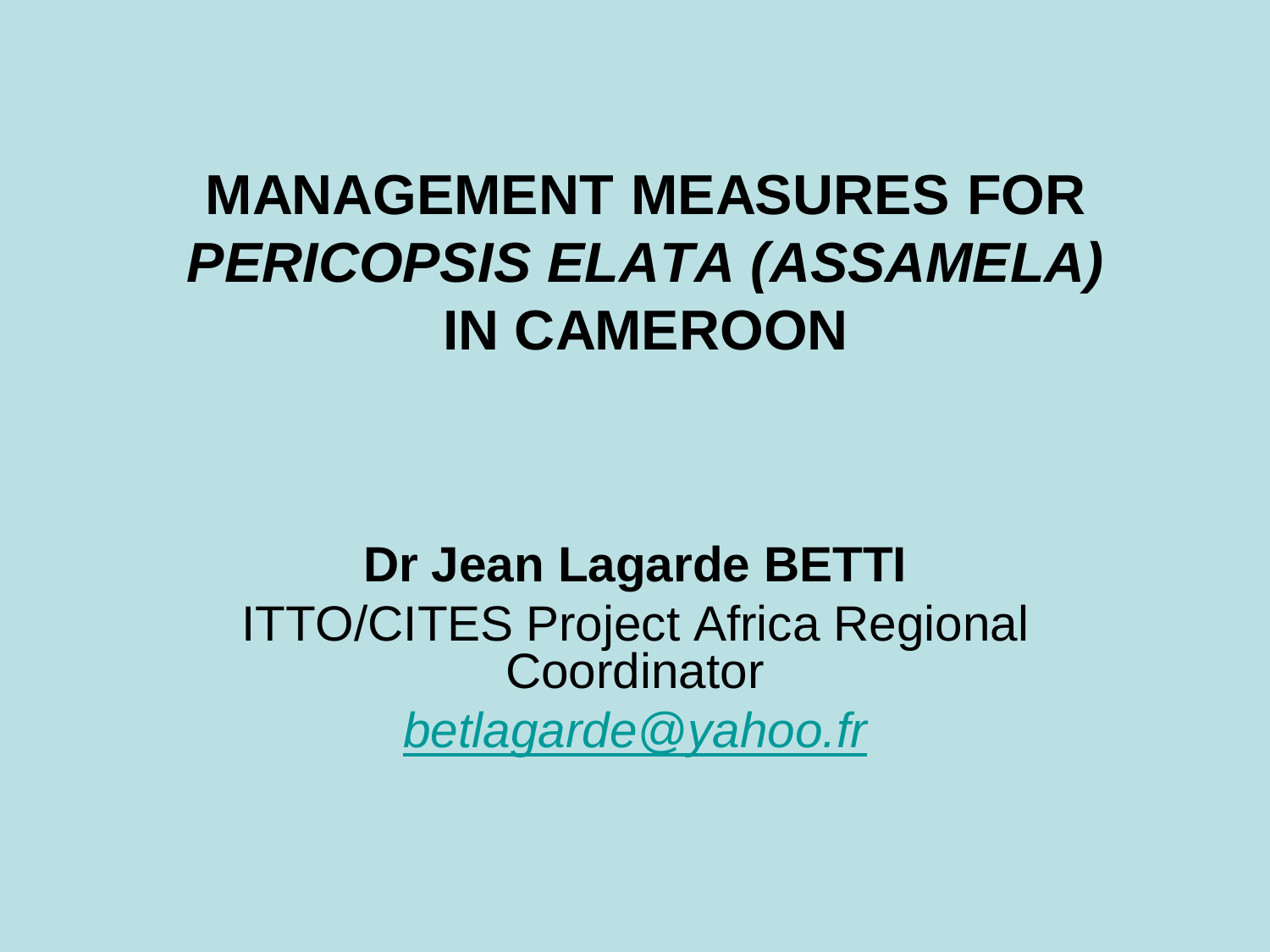# PLAN

- MANAGEMENT HISTORY
- GENERAL ELEMENTS OF THE MANAGEMENT PLAN
- CALCULATION OF THE FOREST POSSIBILITY
- OTHER ALLEVIATION MEASURES
- SPECIFIC CASE OF *PERICOPSIS ELATA*
- CONCLUSIONS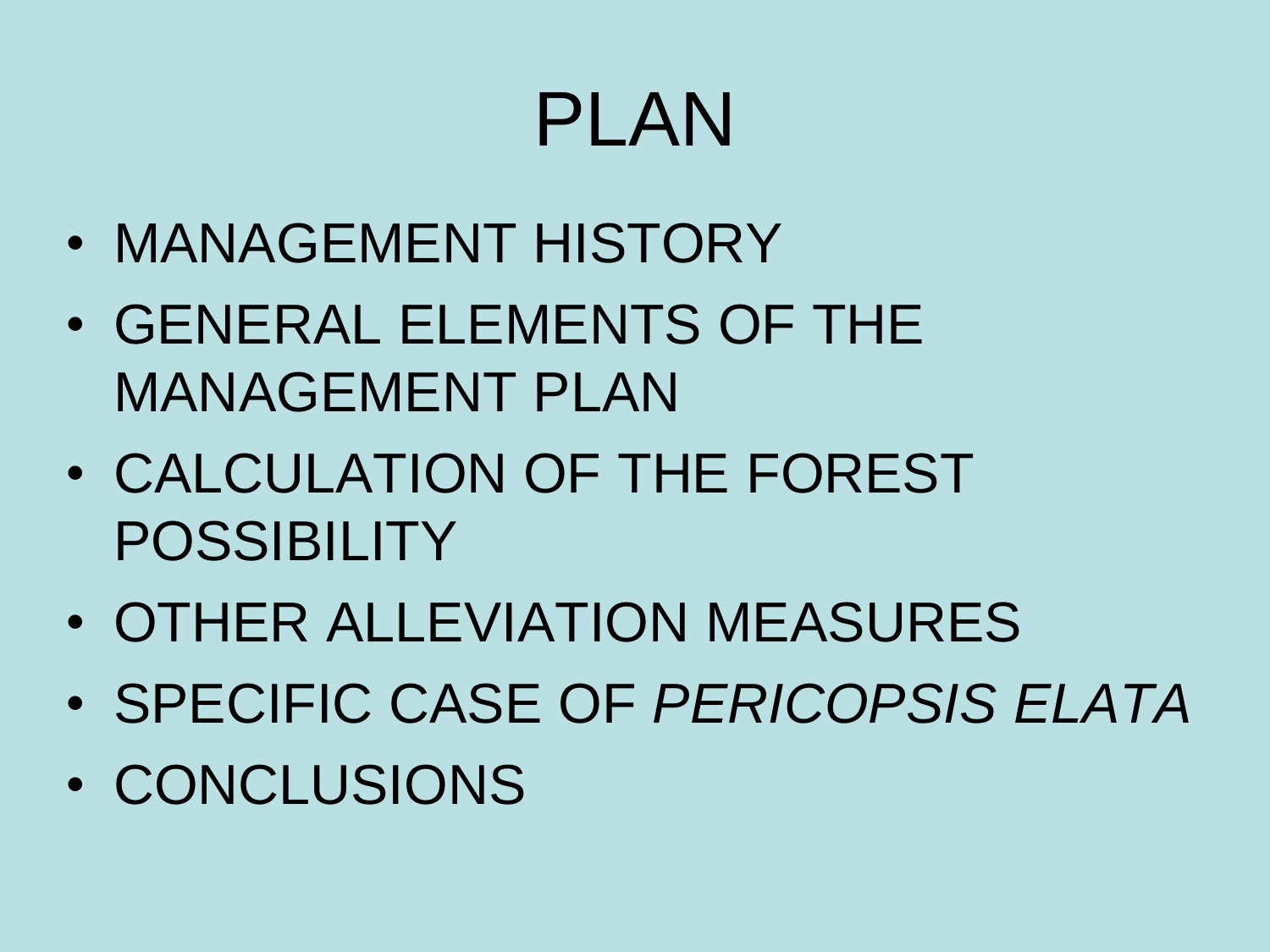

 $4.35$ 

#### Variation de la densité de l'Afrormosia dans les forêts du Sud Cameroun au début des années 1980

N.Fauvet - Janvier 2008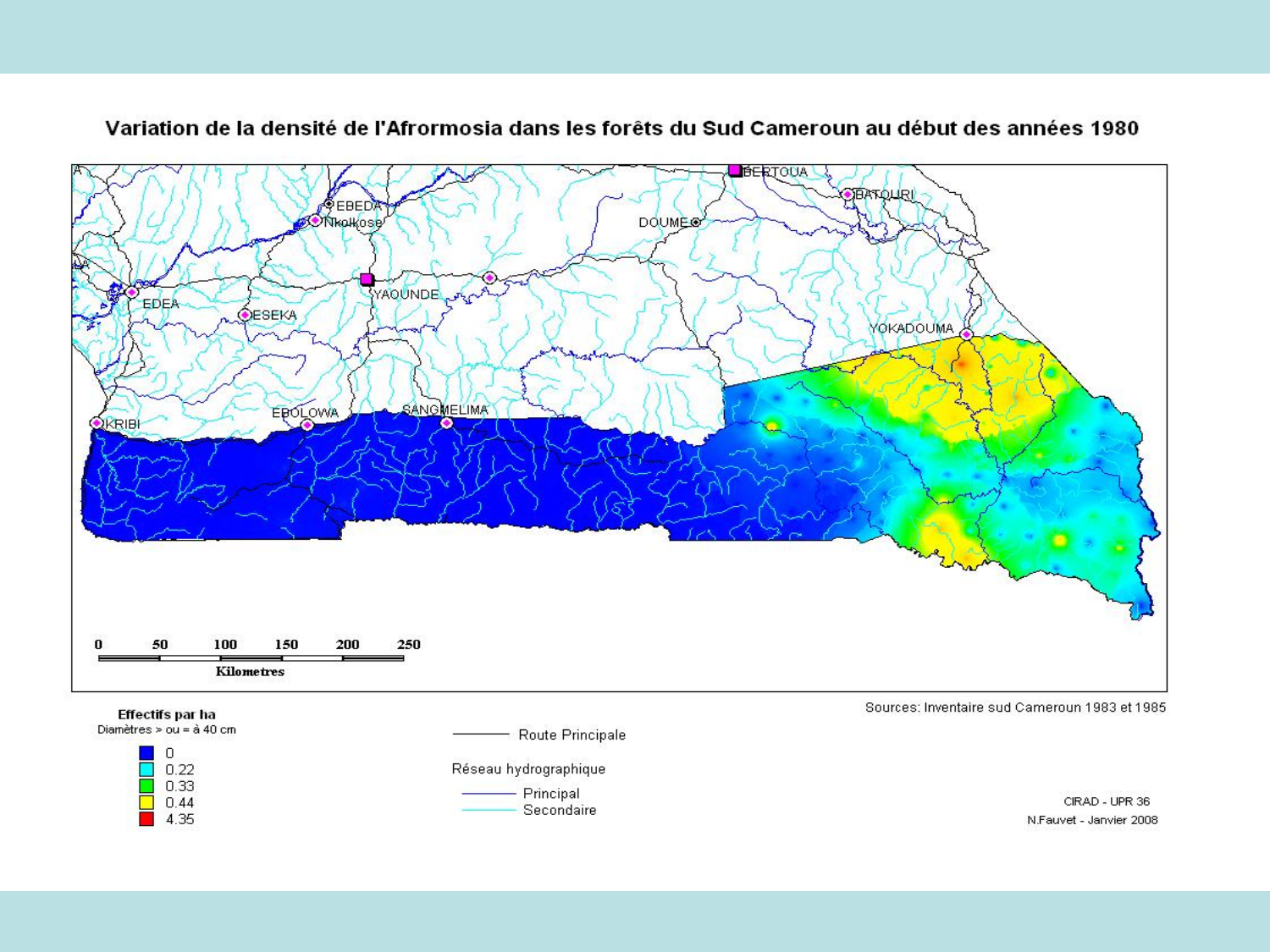## HISTORY OF THE MANAGEMENT PLAN

- Knowledge of the resources forest inventories in 1983, 1985
- Zoning of the country with determination of land uses in 1988 – Forest Management Units (FMU)
- Enhancement of timber and wildlife control
- Enhancement of forest revenues in 1998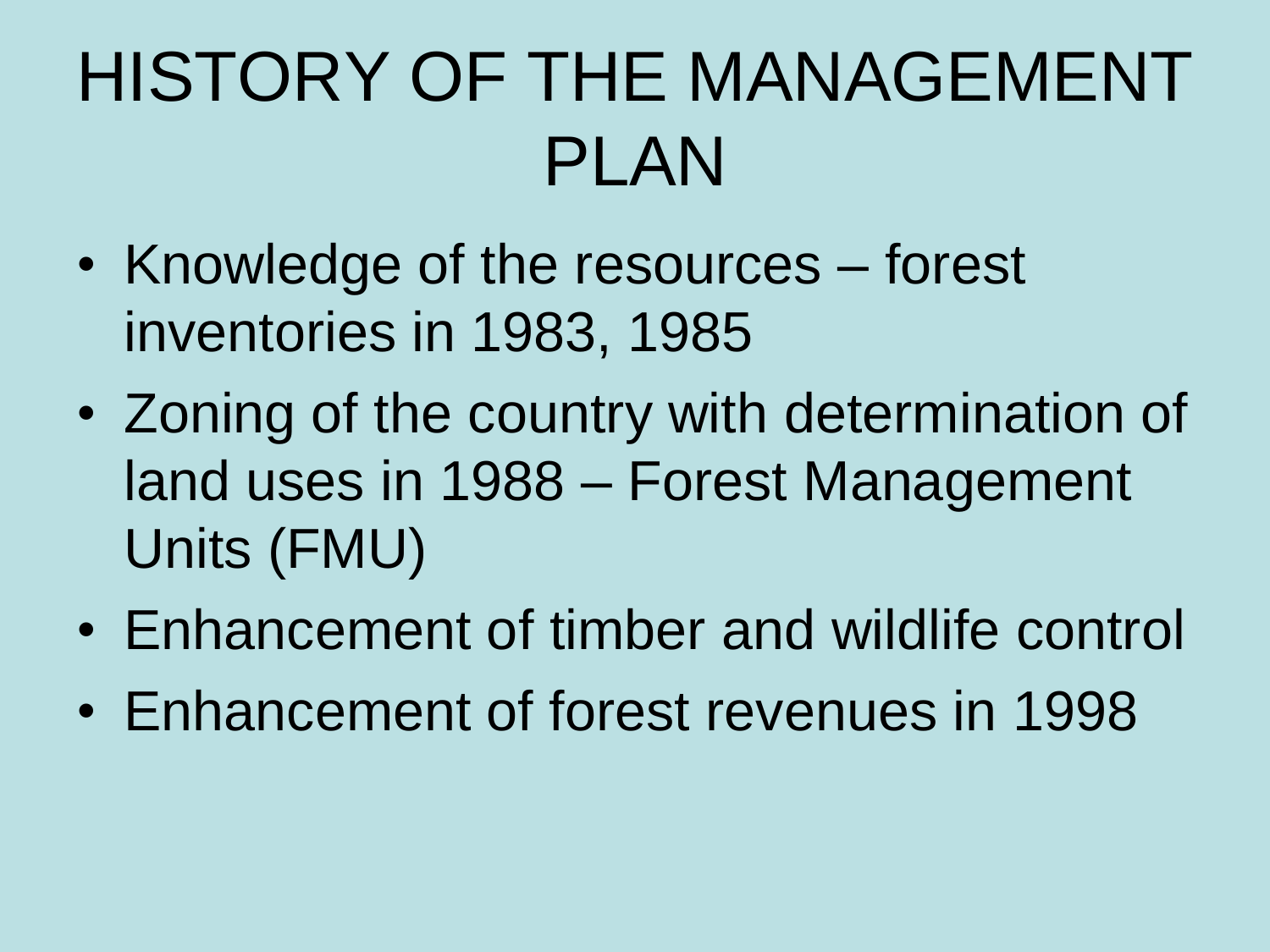## GENERAL ELEMENTS OF THE MANAGEMENT PLAN

5 components in the document:

- (1) Description of the natural milieu of the forest concession
- (2) Mapping
- (3) Management inventory
- (4) Identification of soils & use rights
- (5) Calculation of forest production potential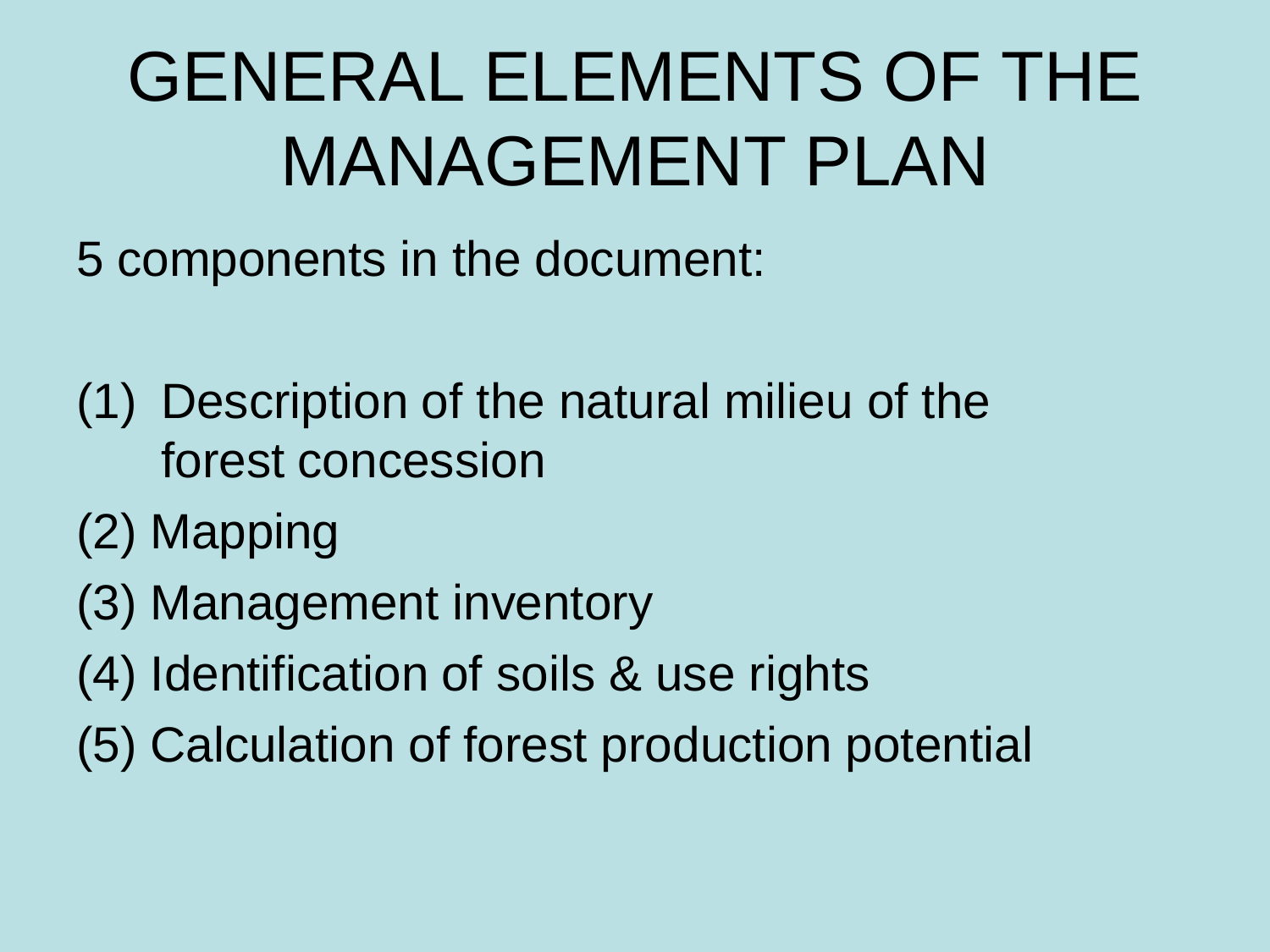# MANAGEMENT INVENTORY

- The list of tree species to assess obligatory are contained in the technical files (sheets) published by the forest administration
- Counting & measurement of stems with DBH >20 cm
- Stems are classified in 10 cm diameter classes (20-30, 30-40, 40-50, …)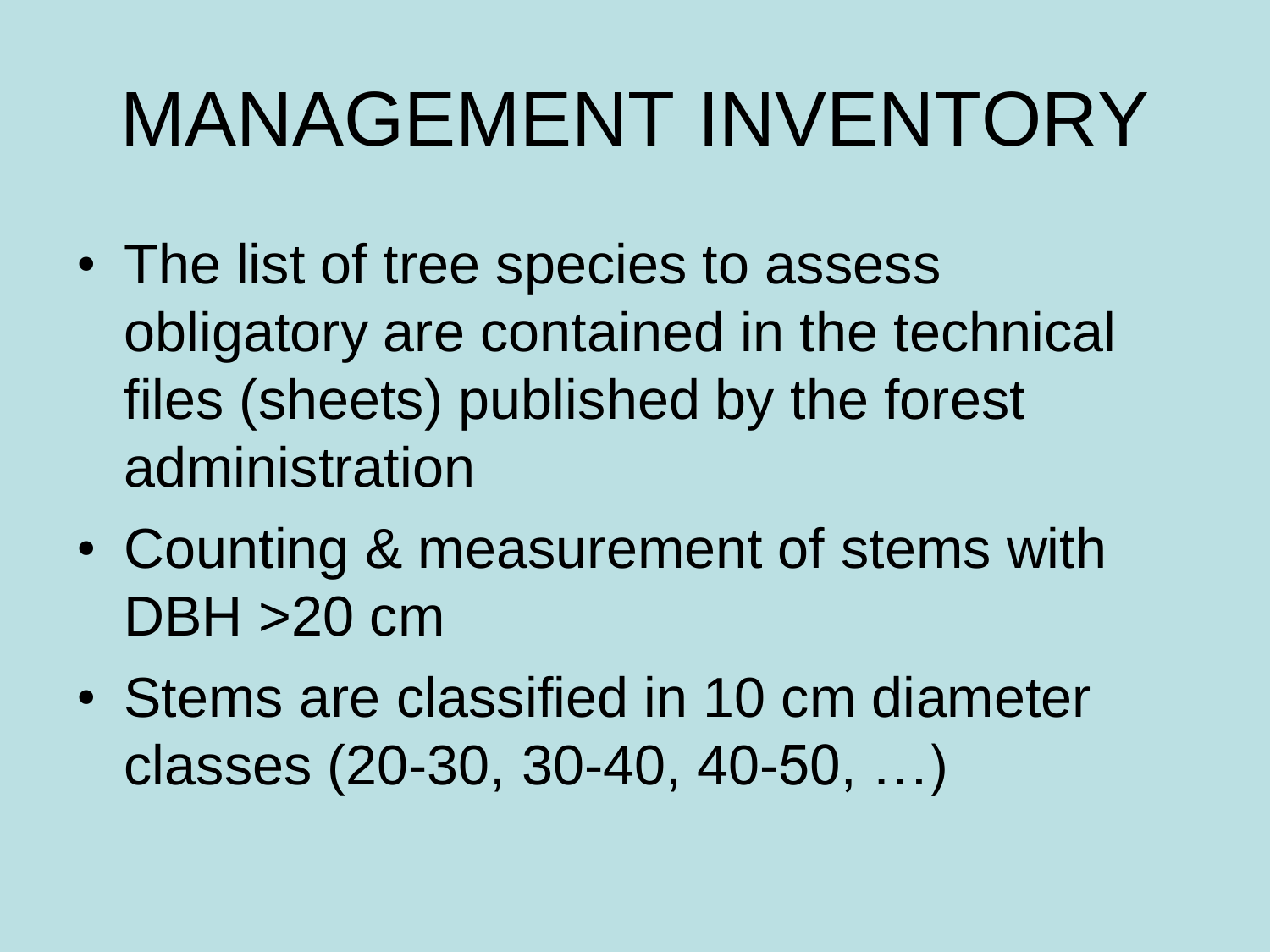# MANAGEMENT INVENTORY

- Data analysis is done with a computer package validated by the forest administration: TIAMA.
- The sampling rate for the management inventory should not be < 1% for a forest concession smaller than 50,000 ha, and not < 0.5% for a concession larger than 50,000 ha.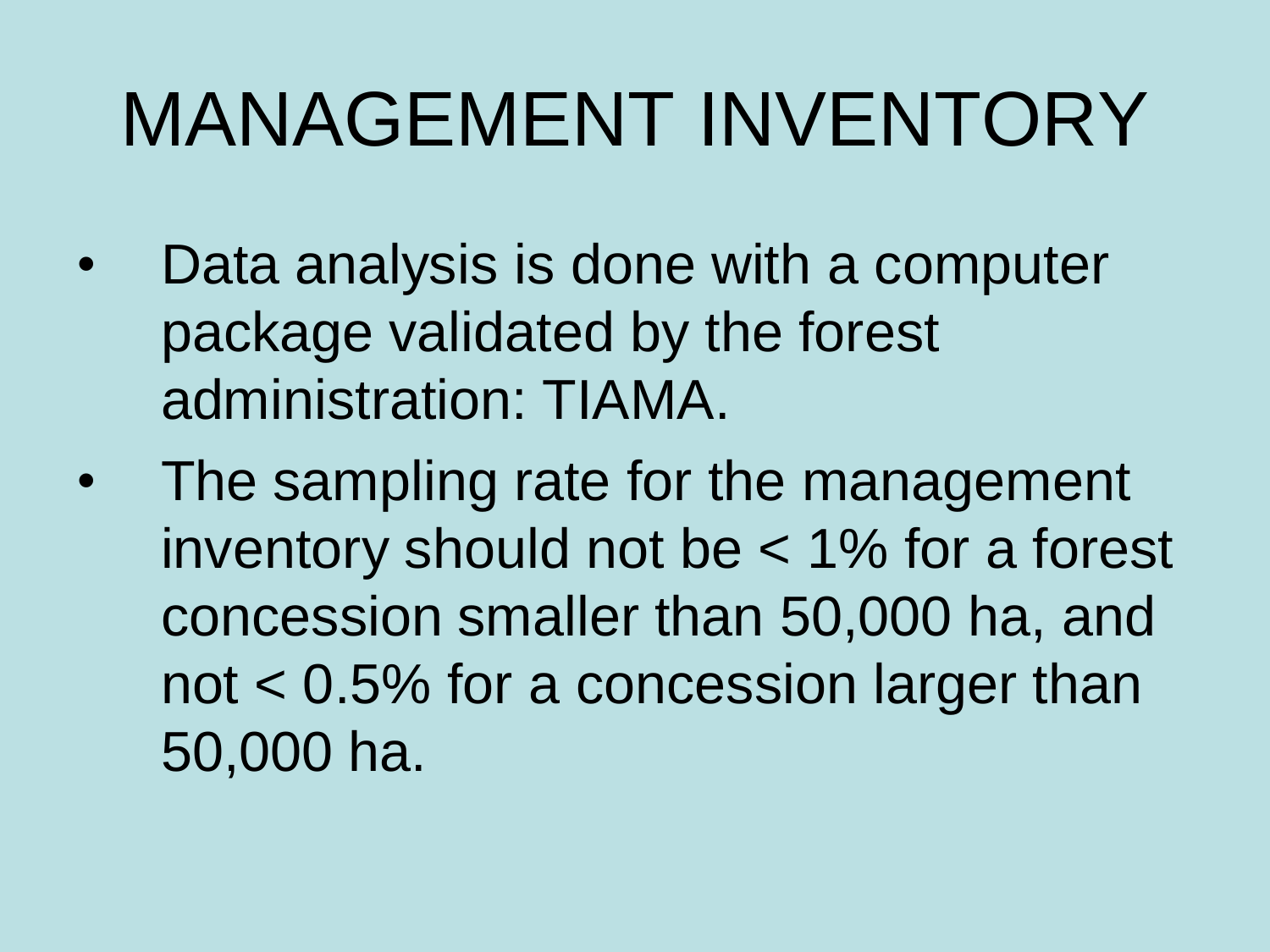- The basis of restoration & alleviation measures is outlined in the arête *n° 0222/A/MINEF/ of 25th may 2001,* article 6, element 5;
- The production potential is the quantity of wood that can be harvested per hectare per cutting cycle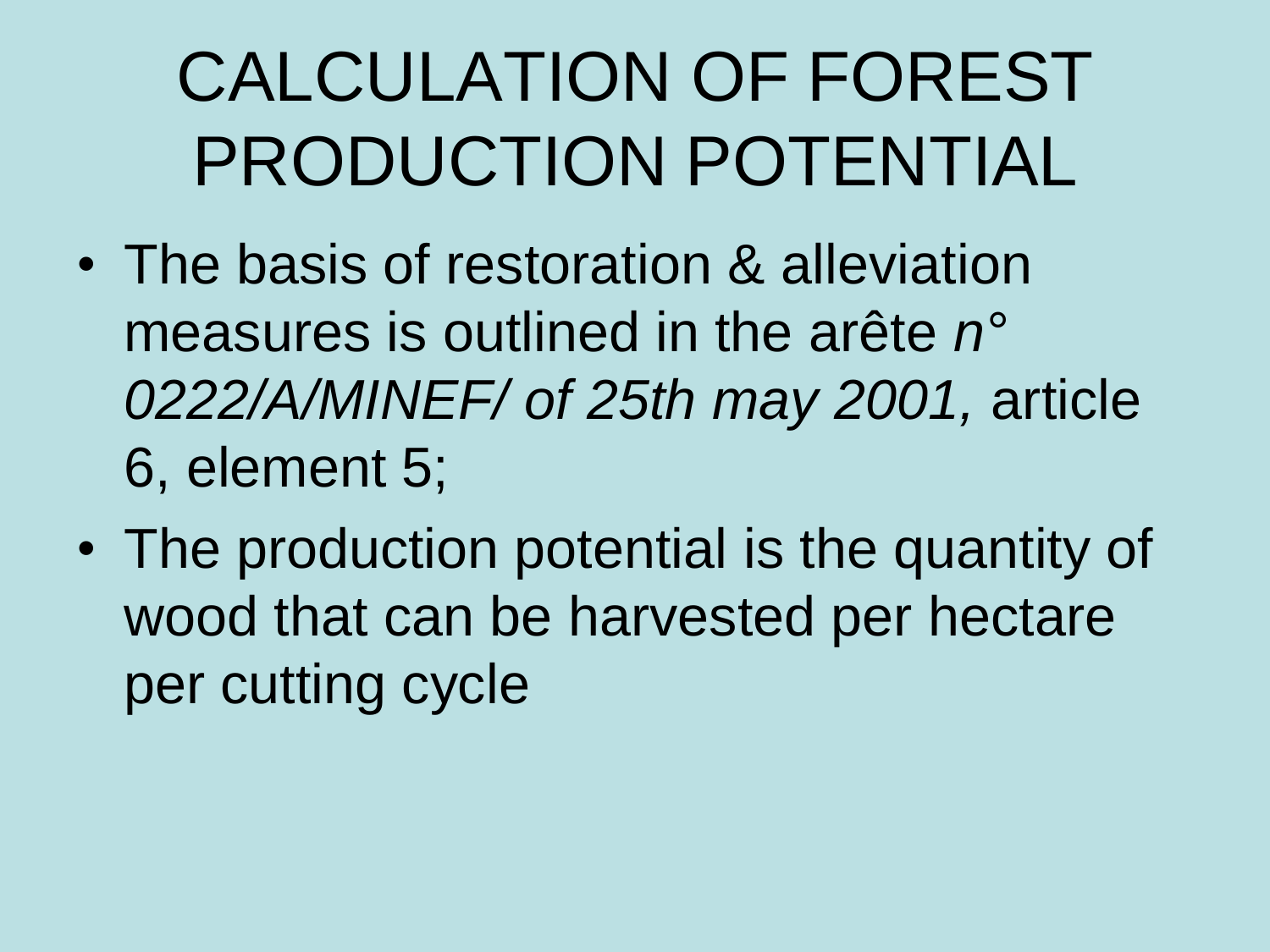#### CALCULATION OF FOREST PRODUCTION POTENTIAL ("POSSIBILITY")

- The calculation of the annual production potential is an iterative process of optimization, aiming to determine the rotation length & the minimum exploitable diameter for managed trees.
- This diameter is called the managed minimum exploitable diameter = MED/AME or the minimum managed diameter = MMD)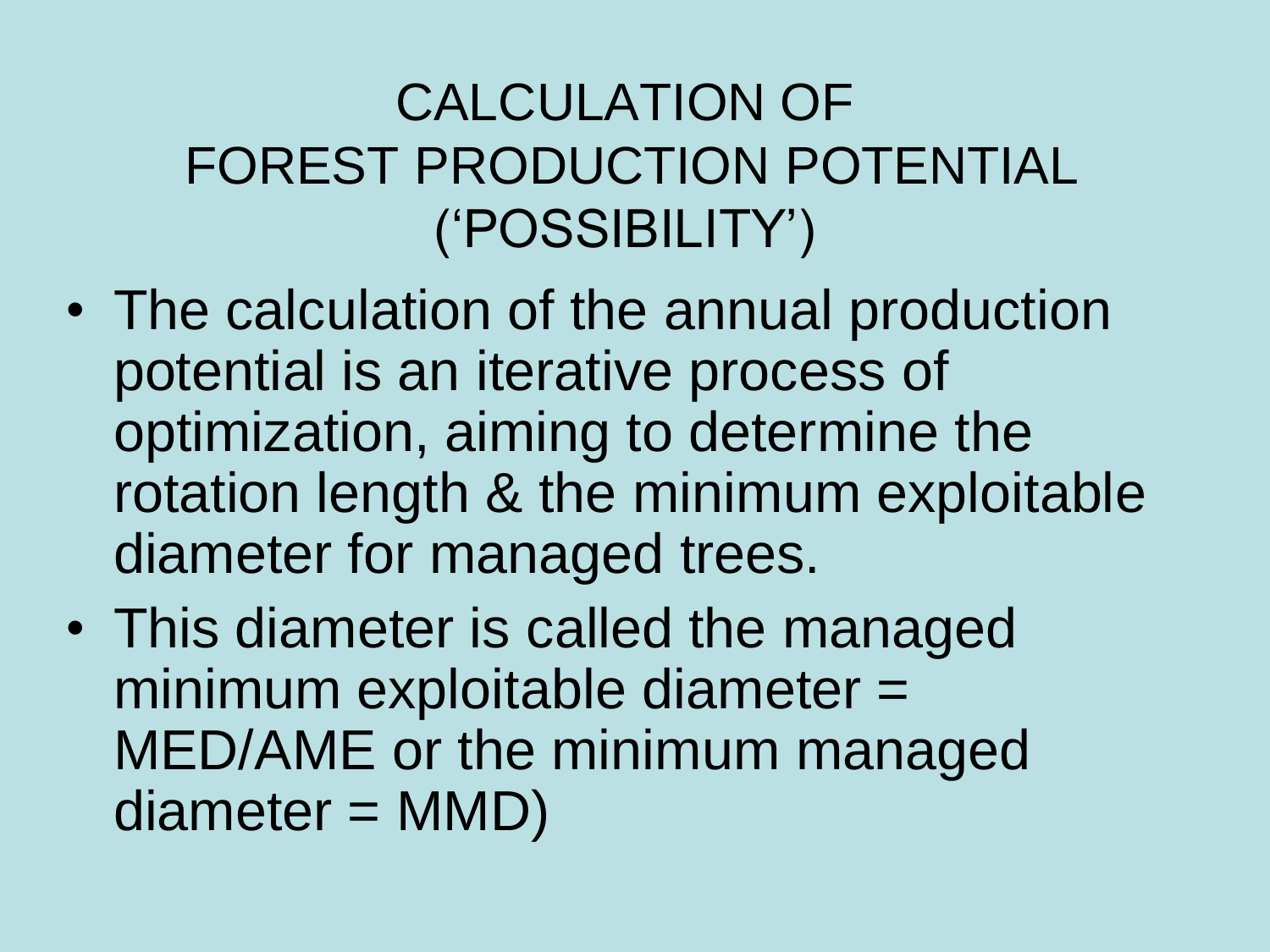The forest management inventory distinguishes trees in 5 groups:

Group 1: principal managed species which will be used for calculation of forest production potential Group 2: complementary principal species Group 3: potential future commercial species Group 4: special species subjected to particular silvicultural regimes Group 5: remaining species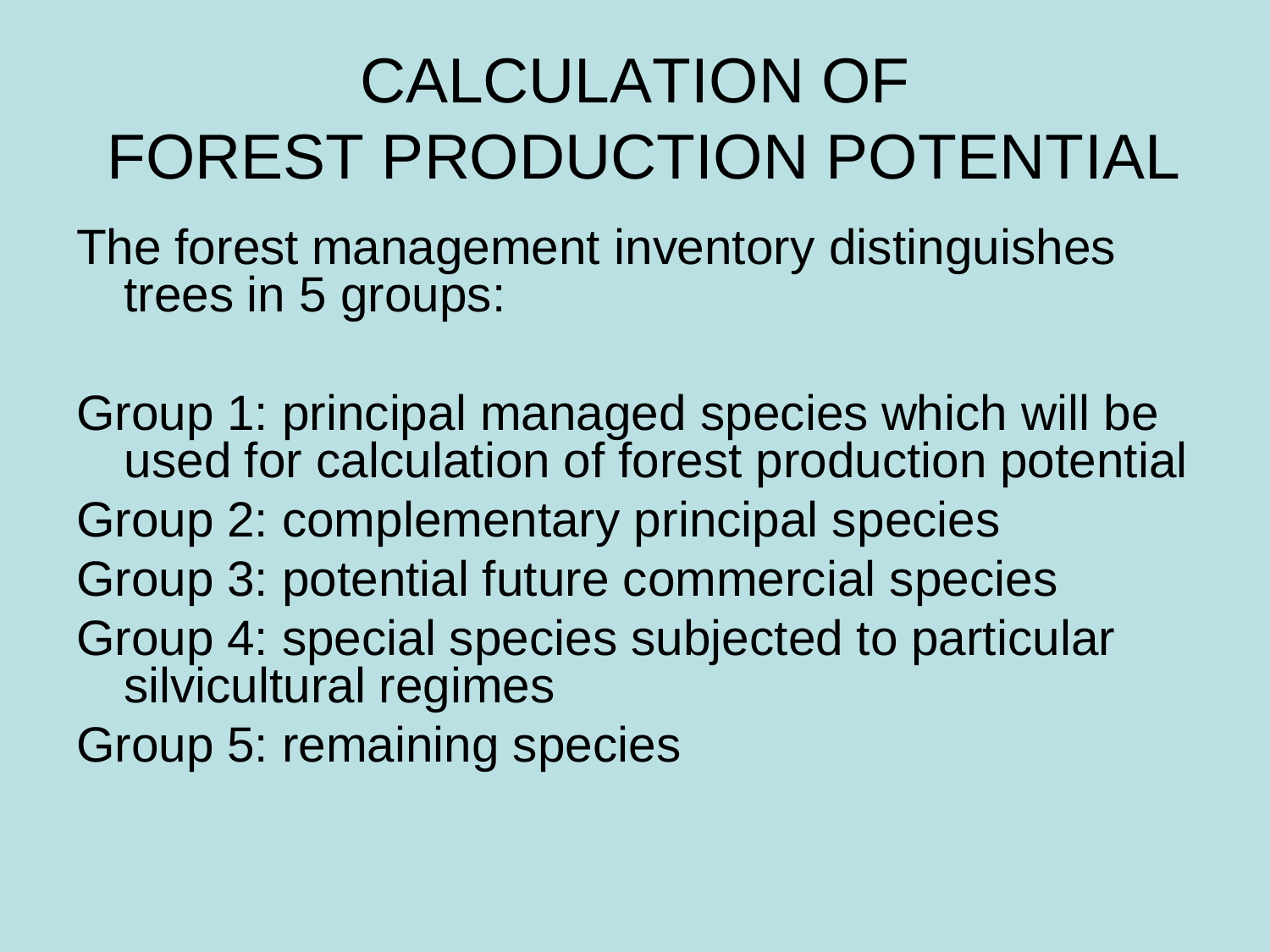- For analysis, all principal timber species are arbitrarily classified in group 2.
- The forest manager may then include in group 1 (managed species) a minimum of 20 species for which the exploitable volume is not less than 75% of the initial exploitable volume of the principal tree species.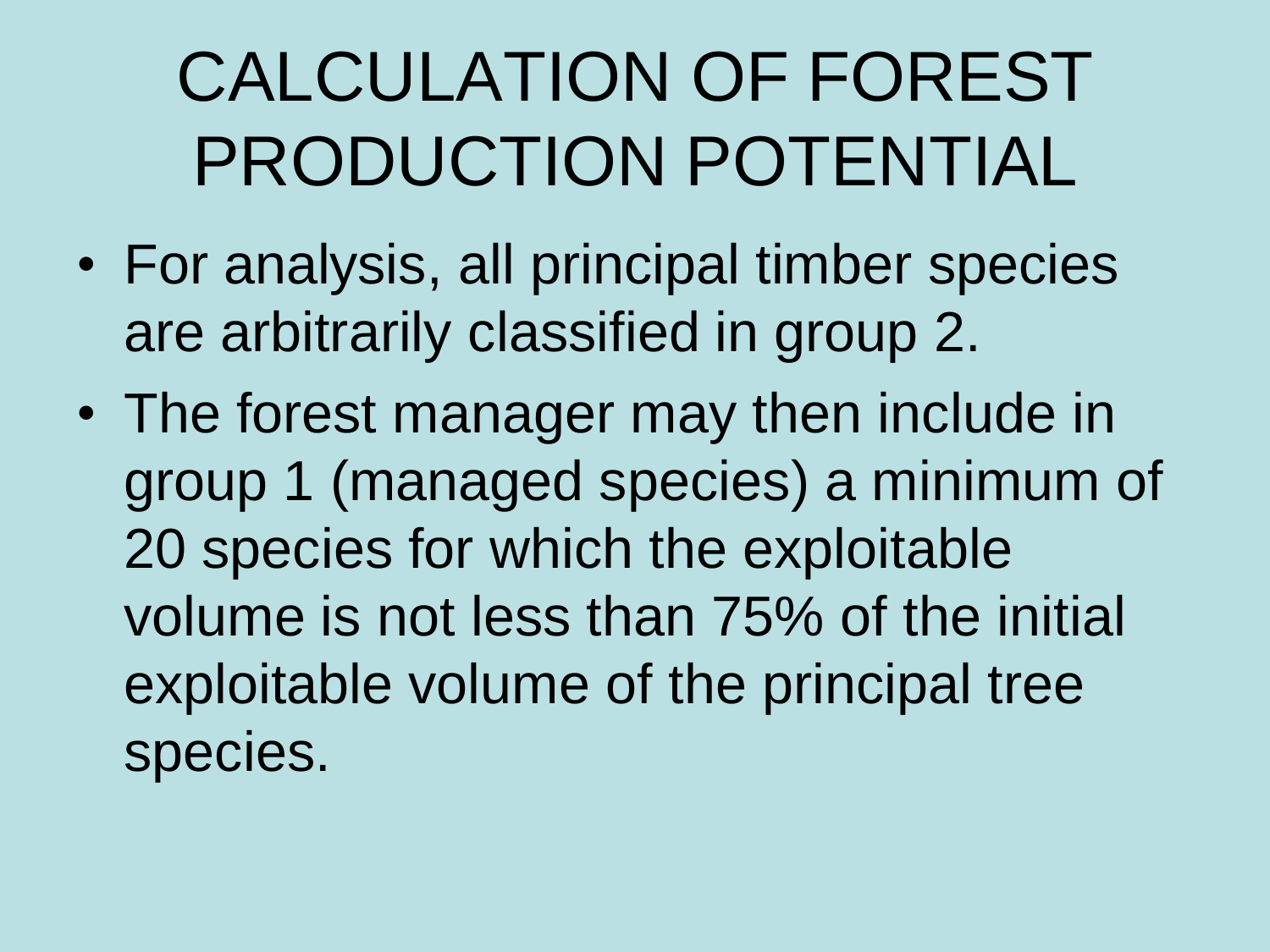- Parameters used for this & for determination of the MED/AME include:
	- selection of the managed trees
	- rotation length
	- diameter growth rate
	- cubage factor ("tariff de cubage" in French)
	- damage & mortality rates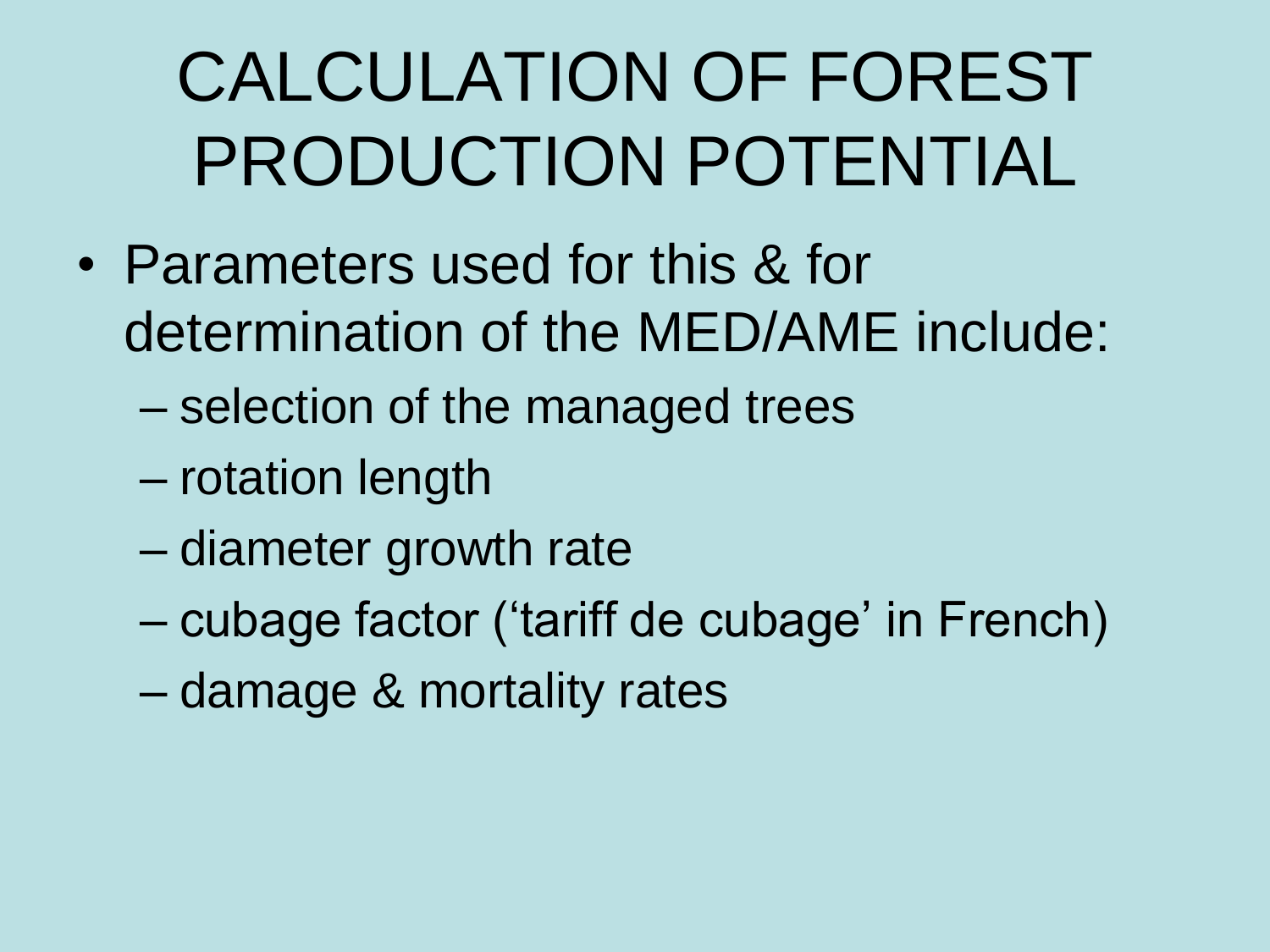- Rotation length is the period between two successive harvests = 30 years in **Cameroon**
- Growth rates are published in technical files by the forest administration. For *Pericopsis elata*, the growth rate = 0.4 cm/year
- Cubage factor for *Pericopsis*: V = 0.609 + 9.668\*D2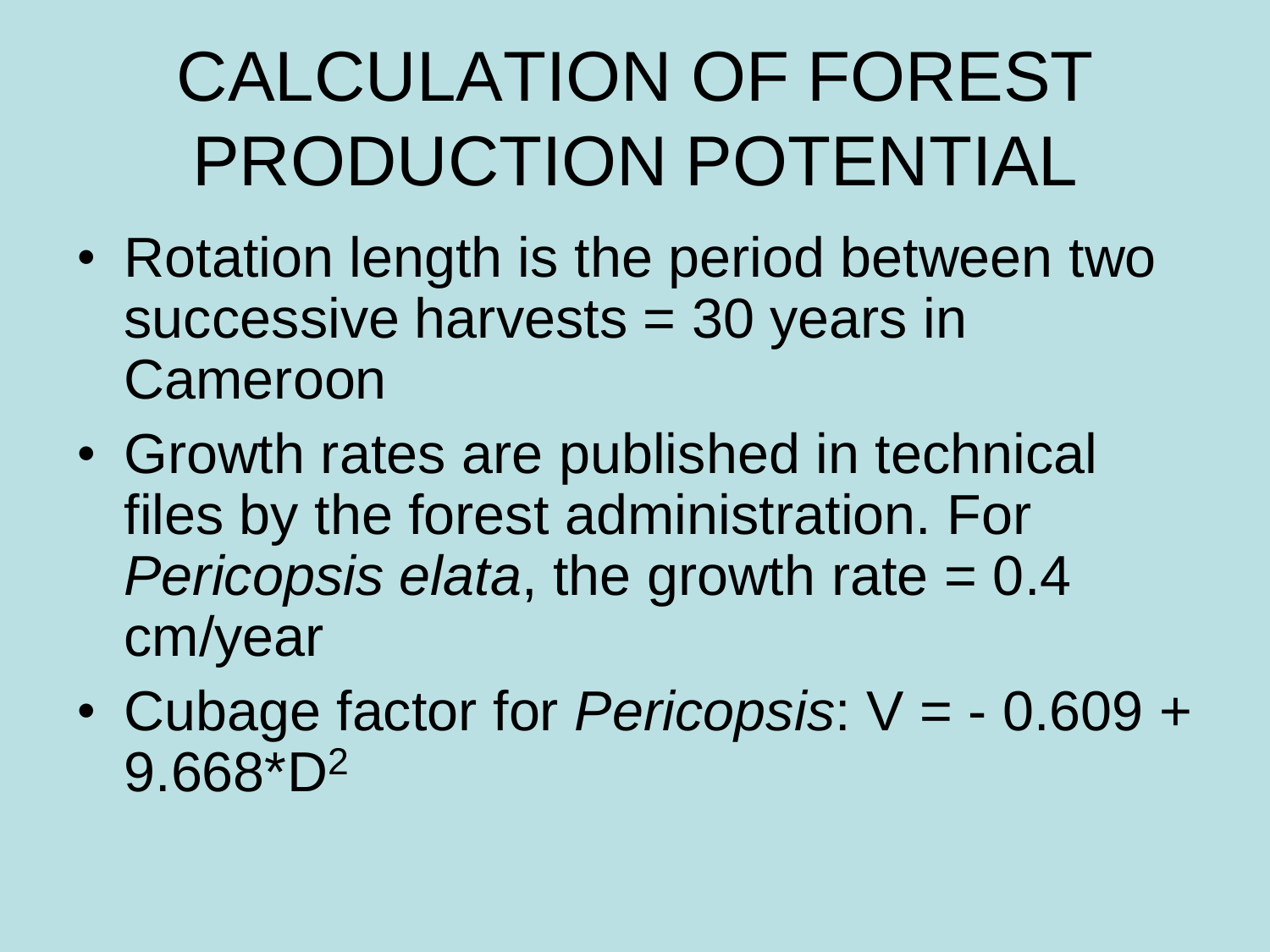- The minimum exploitable diameter of managed trees (MED/AME) proposed by the forest manager may not be less than that fixed by the forest administration
- The administrative minimum exploitable diameter (MED/ADM) fixed for *Pericopsis elata* in Cameroon is 100 cm, which is the largest in the Congo basin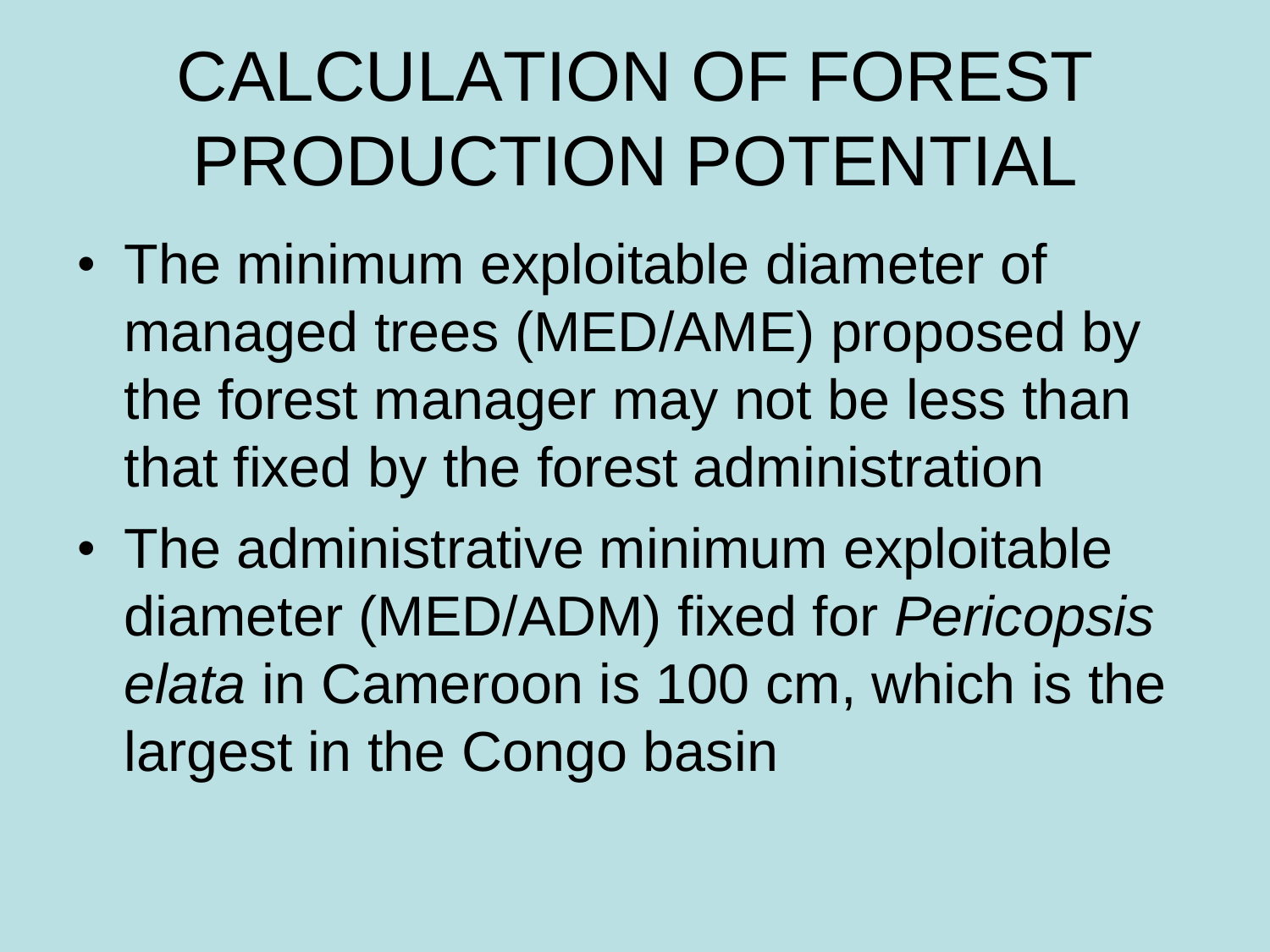- For managed species, stems with diameter larger than MED/ADM + 40 cm, are moved from the initial population table which serves to simulate the forest possibility.
- These stems are called the "bonus".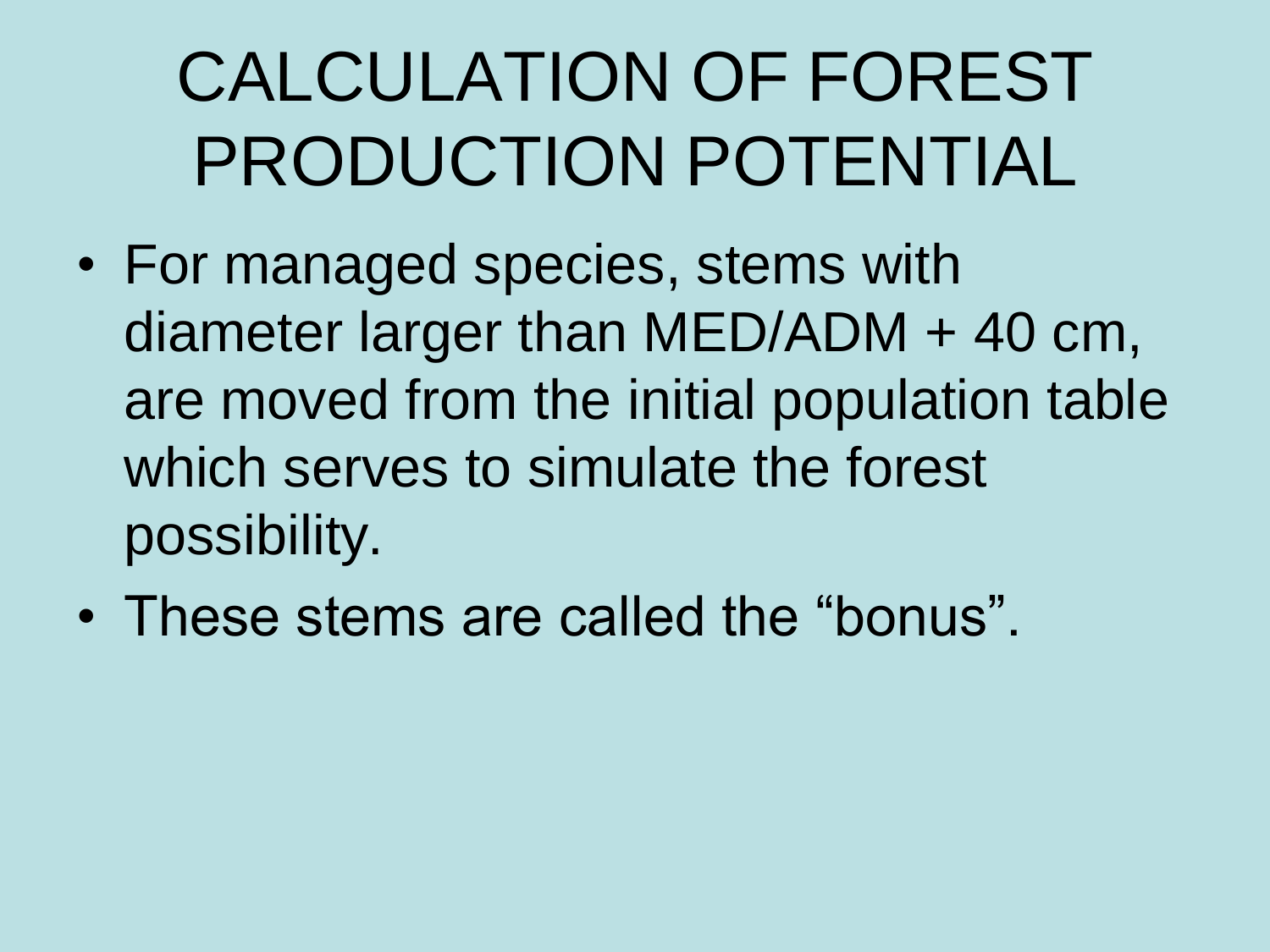• Trees of the "bonus" group are subjected to technologic inventory aiming to evaluate timber quality, and to allow the selection of seed trees which will be retained during exploitation in the concession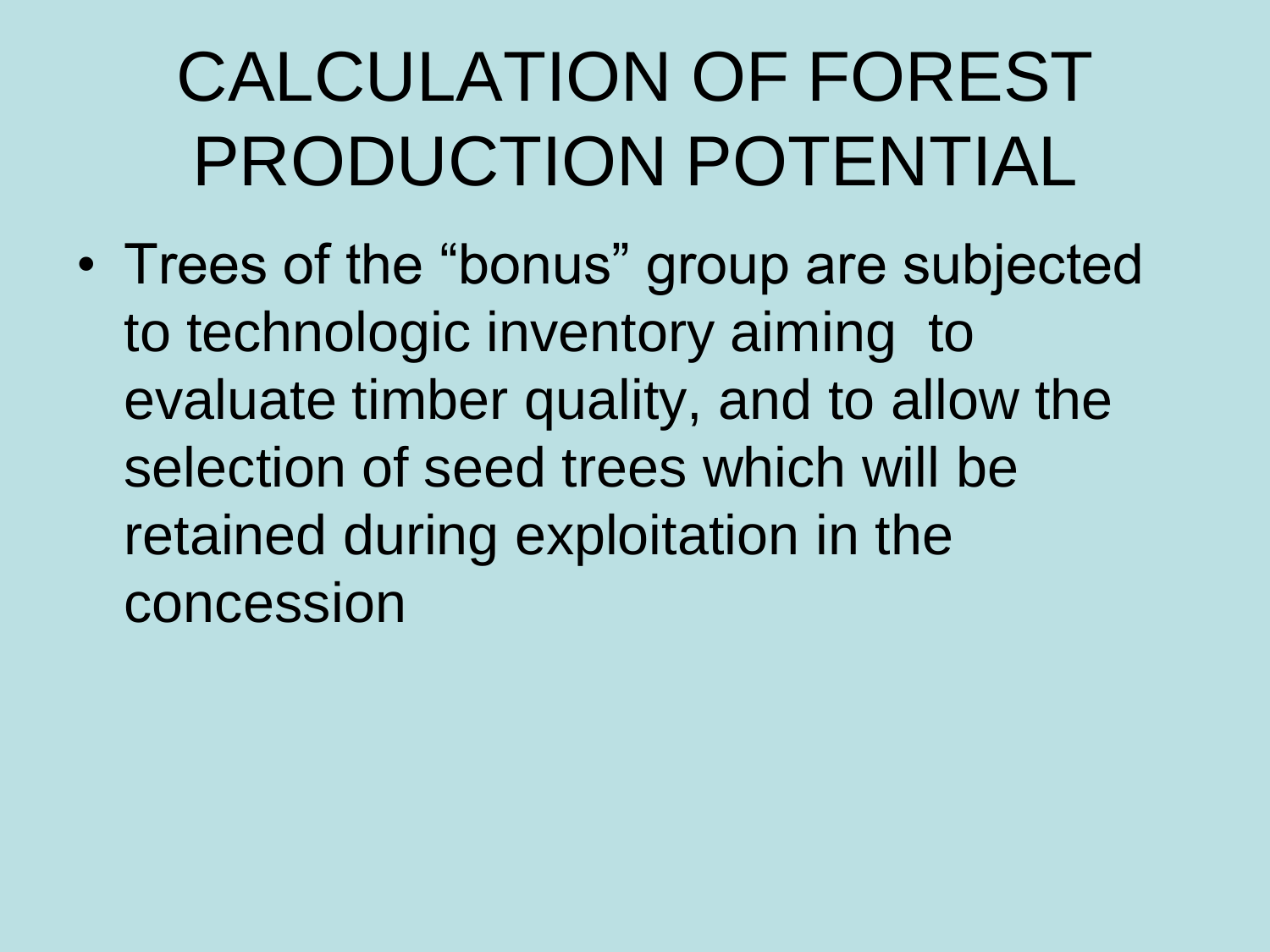• Species recovery rates, the managed minimum exploitable diameter (MED/AME), and the rotation length interact with one another for determination of forest production potential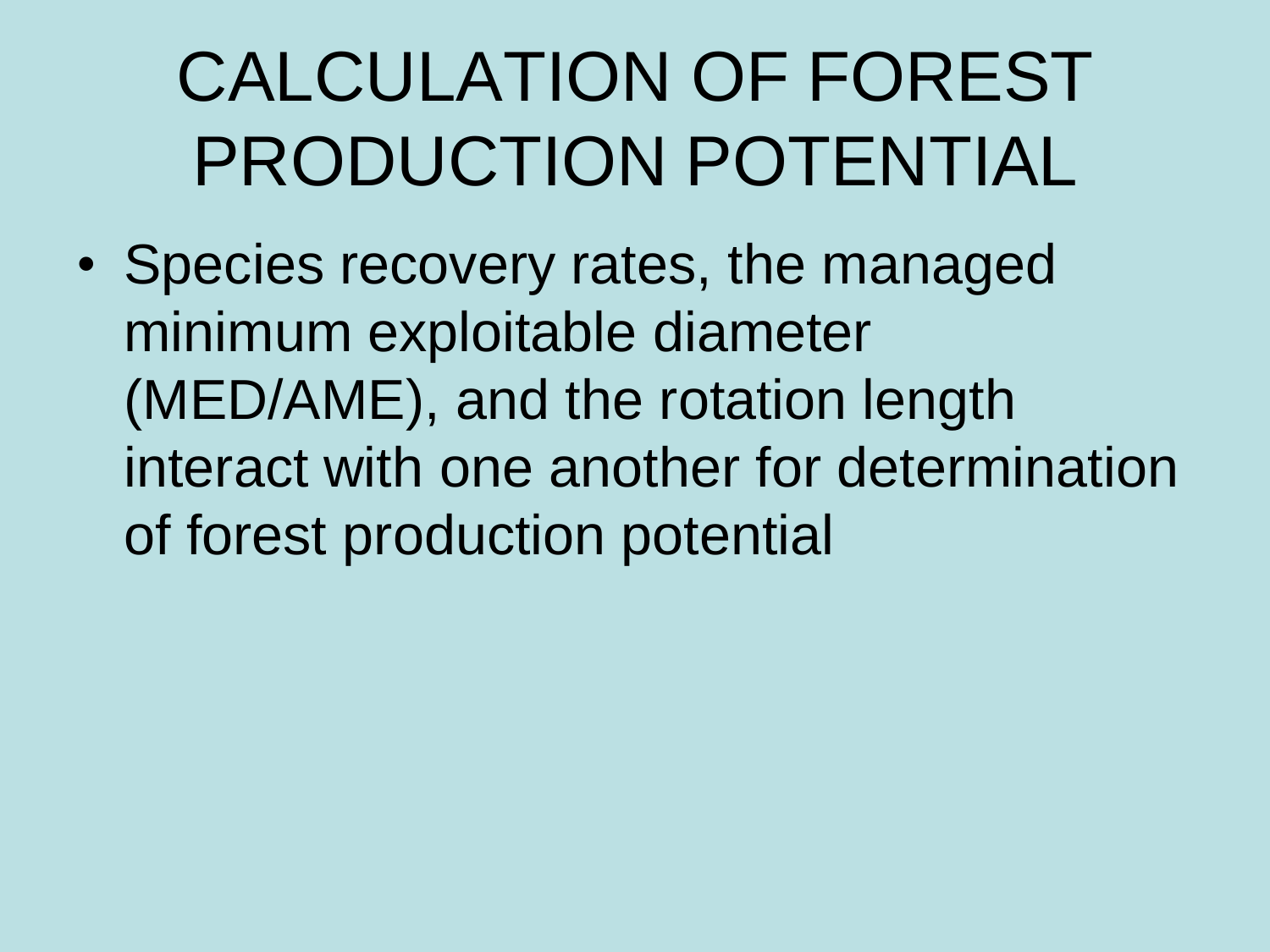#### **%RE = (No (1-Δ) (1-α)Τ)/Np**

- No: number of stems of diameter classes < MED, which are used for the reconstitution (reestablishment) of the woody resource;
- $-$  α: natural mortality (1%) per year
- **Δ** : mortality caused by logging damage
- **Τ** : rotation length (30 years)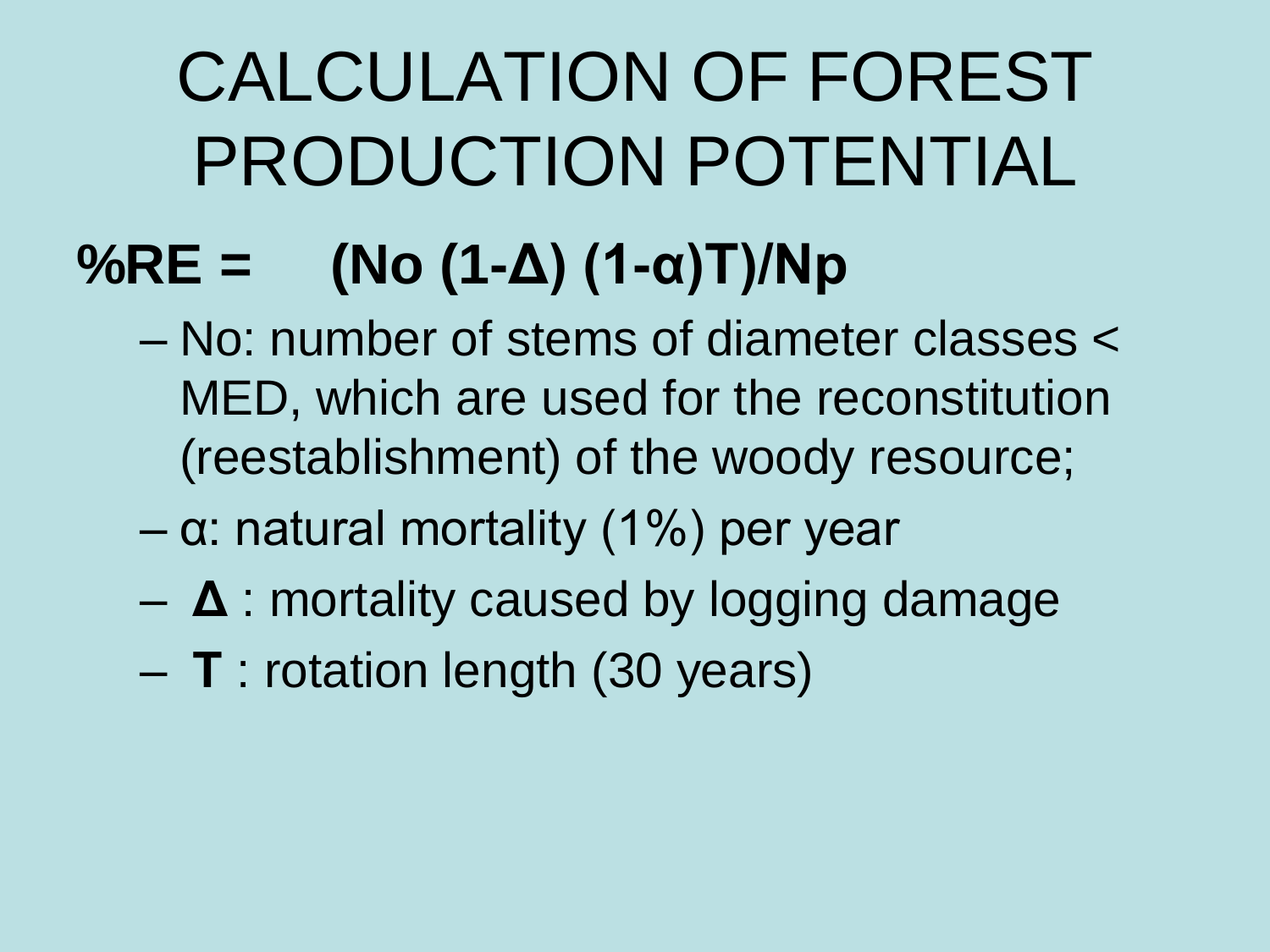- **%RE = (No (1-Δ) (1-α)Τ)/Np**
- **Np**: total exploitable stems (MED + 3) to be reconstituted
- **%Re**: percentage of recovery (reestablishment)
- The recovery (reestablishment) is good when %Re is  $> 50\%$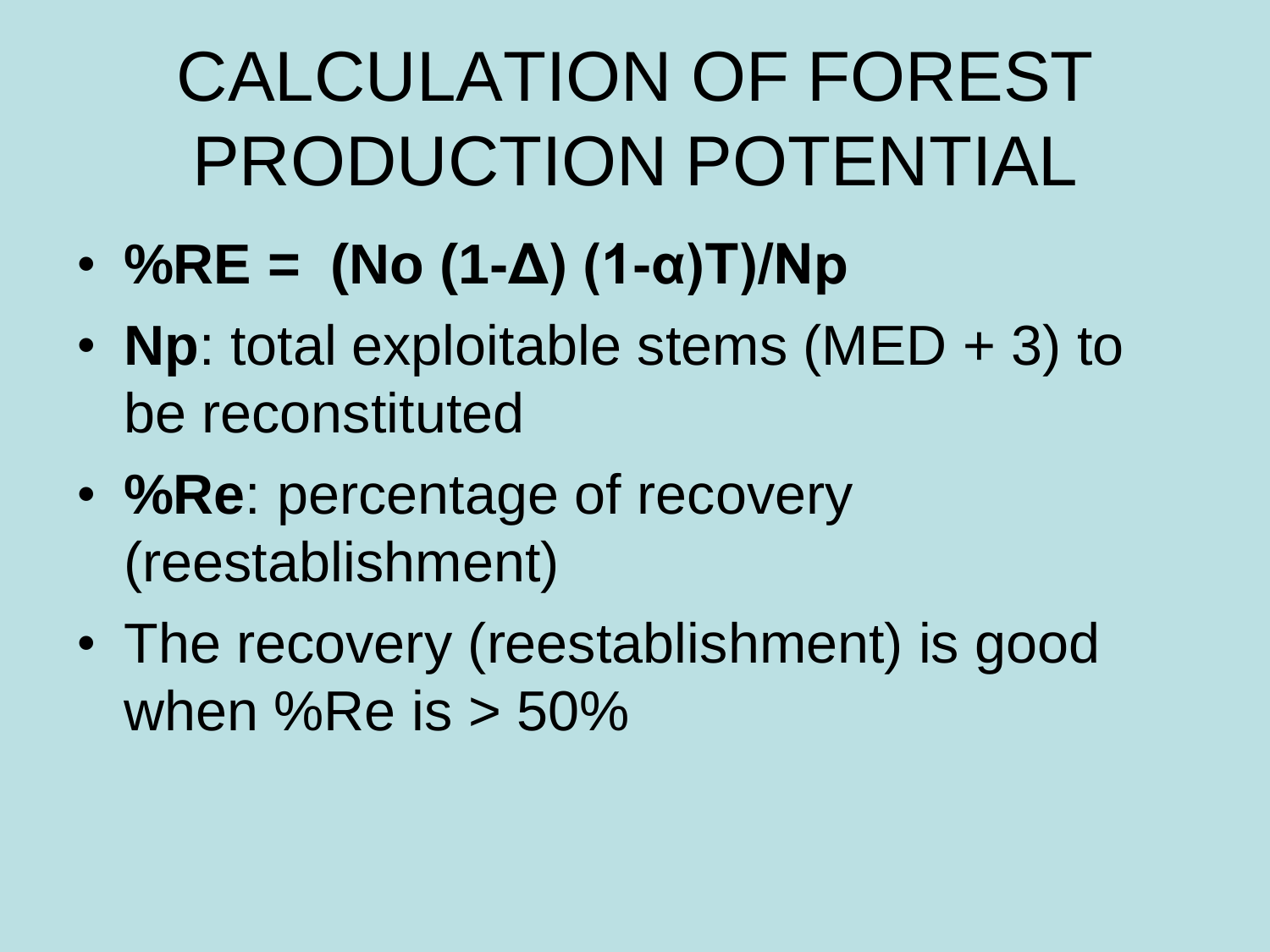- The principle of the simulation consists of increasing progressively the administrative minimum exploitable diameter (MED/ADM) to achieve %Re  $\geq 50\%$ .
- The new minimum exploitable diameter which provides the best simulation (%Re ≥ 50%) is called the managed minimum exploitable diameter (MED/AME).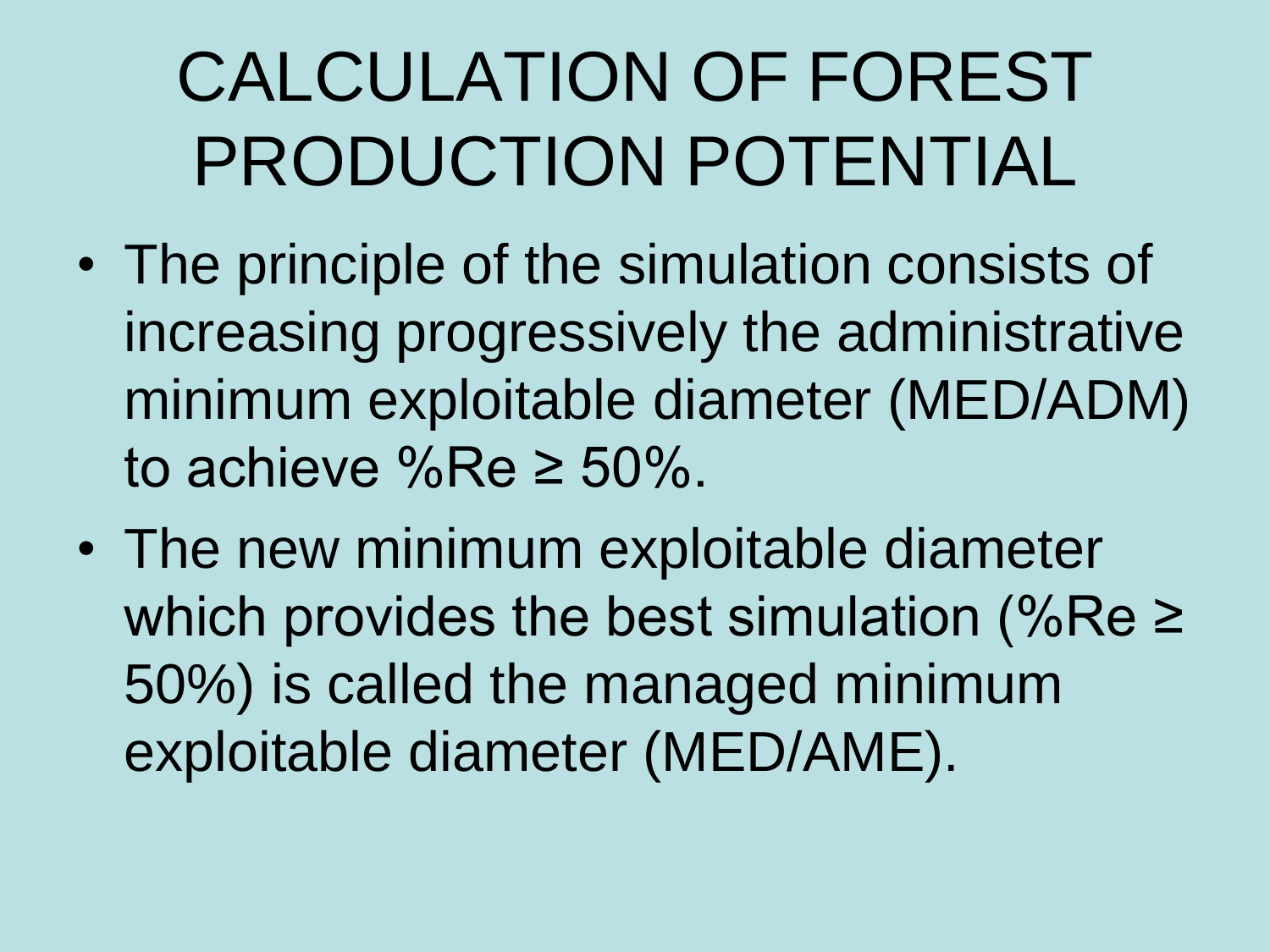- The forest delimitation is done on a map at scale of 1:50 000 based on the results of the management inventory, in two steps:
- **Step 1.** The forest concession is divided into 5-year blocs to obtain a difference of less than 5% of the exploitable volume for the principal tree species (managed & complementary)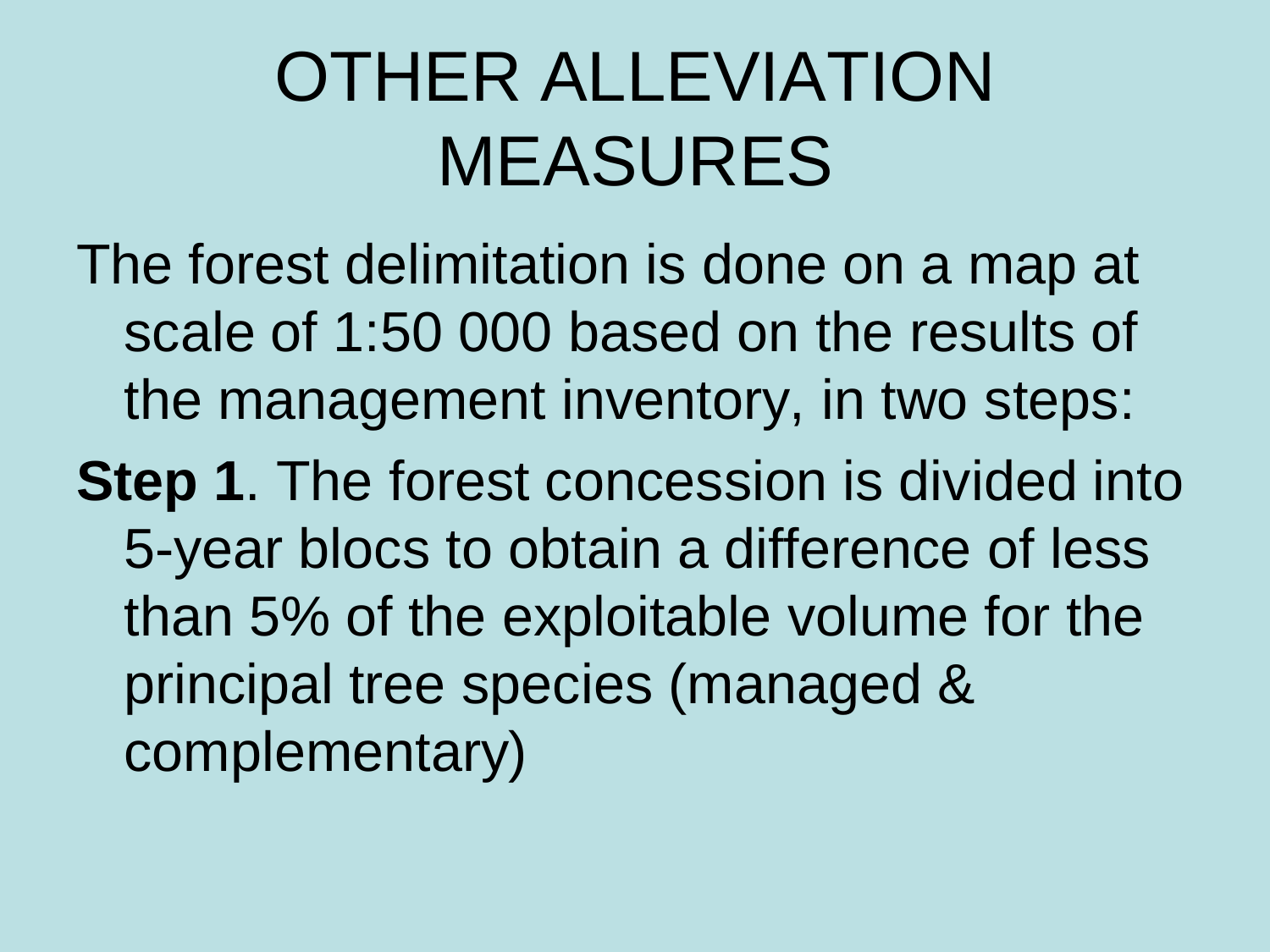- **Step 2.** 5-year blocs are then divided to allow a continuous progression of logging activity in space & time.
- Each 5-year bloc is divided in 5 logging units ('assiette de coupe' in French) which are contiguous & cover equivalent areas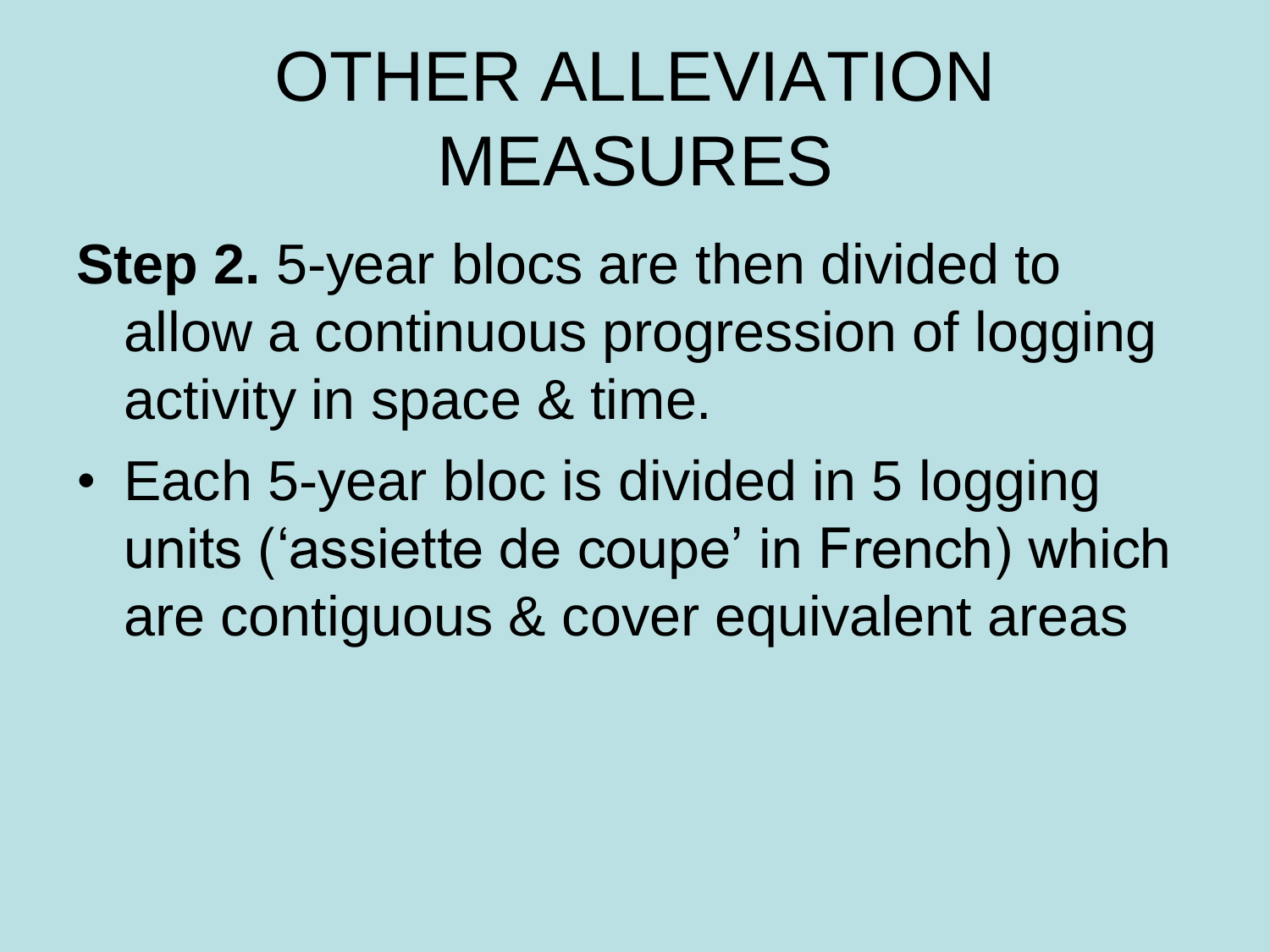- Silvicultural treatments, additional to the MED, must be conducted to ensure forest recovery (reestablishment) by the end of each rotation.
- The nature, objectives, intensity & planning of silvicultural operations are described in the 5 year & annual management plans.
- The annual operational plans describe the areas managed, the forest strata logged, and the planning of future interventions.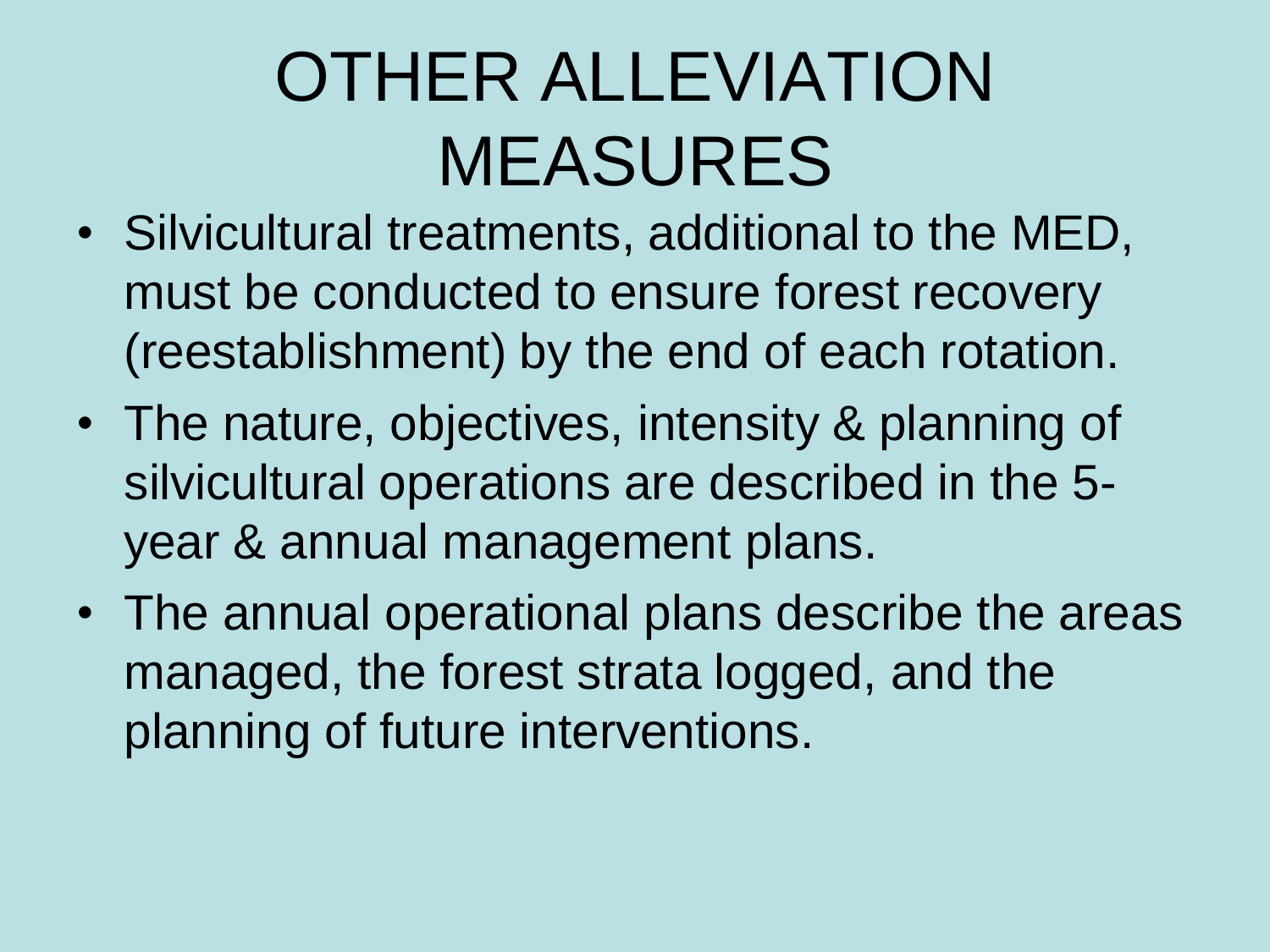- Data compiled from 10 management plans tend to show that Assamela is not threatened in the eastern province of Cameroon.
- Its density is 0.53 stems/ha & is high compared to what was suggested for threatened plant species (< 0.05 stems/ha) in Cameroon.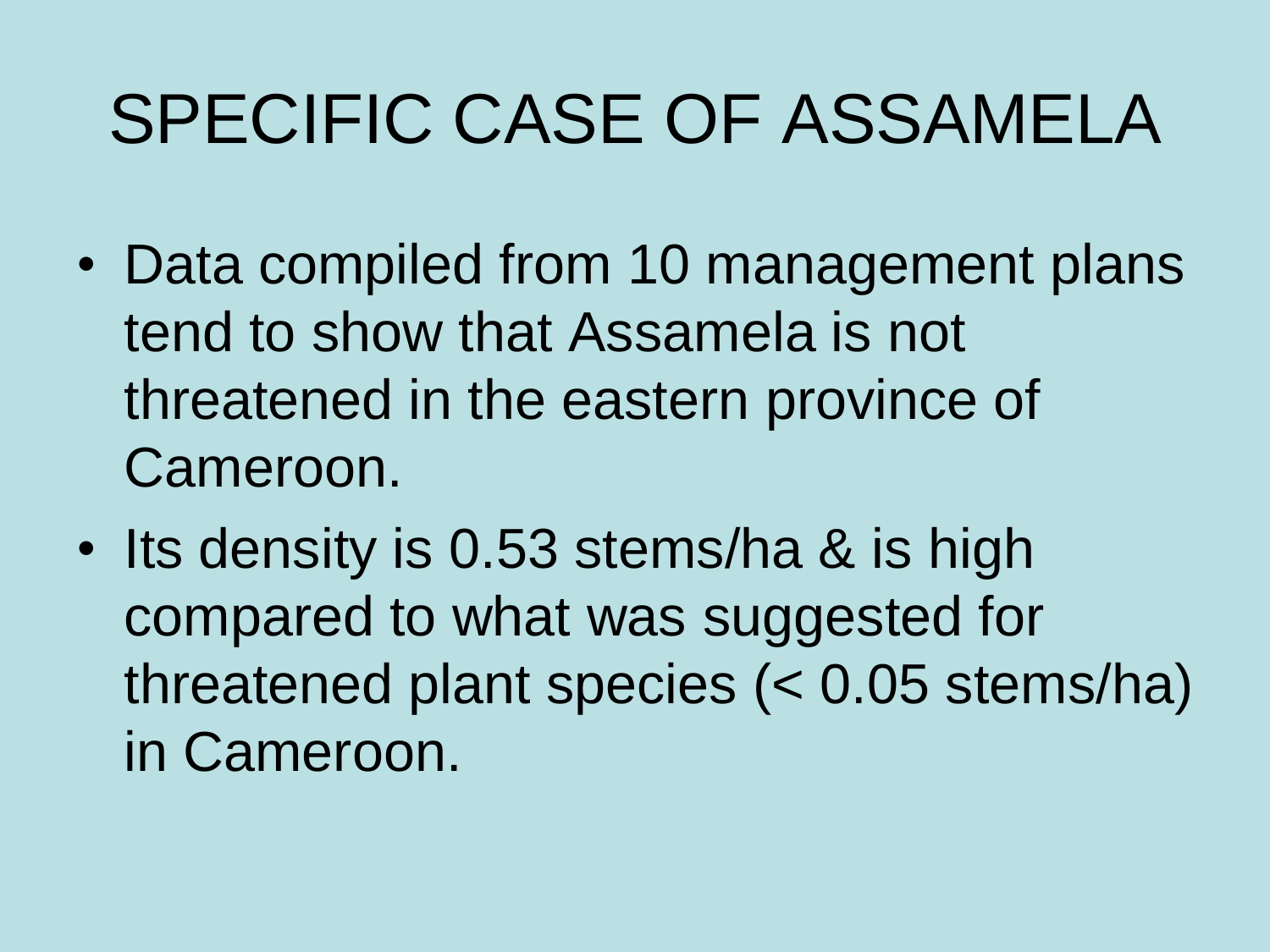- The value of the percentage of reconstitution is too high (average 185%) compared to the limit required by the forest administration for sustainable management which is  $\geq 50\%$ .
- This high level of %Re is due to the high value of the MED which is 100 cm.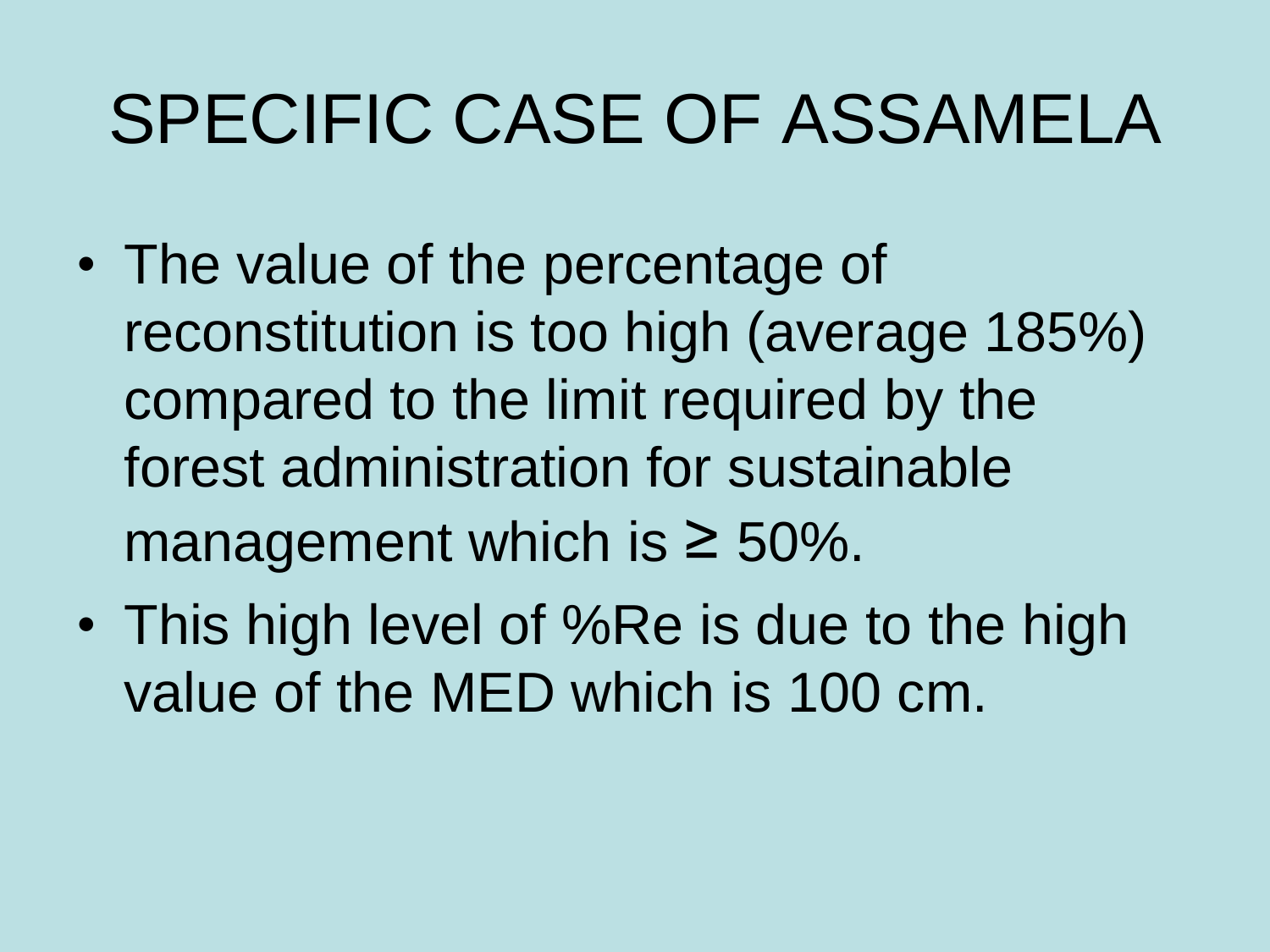- Assamela is one of the scarce tree species for which the manager does not need to increase the MED/ADM.
- Rather, this MED is too high according to most of the forest concessionaires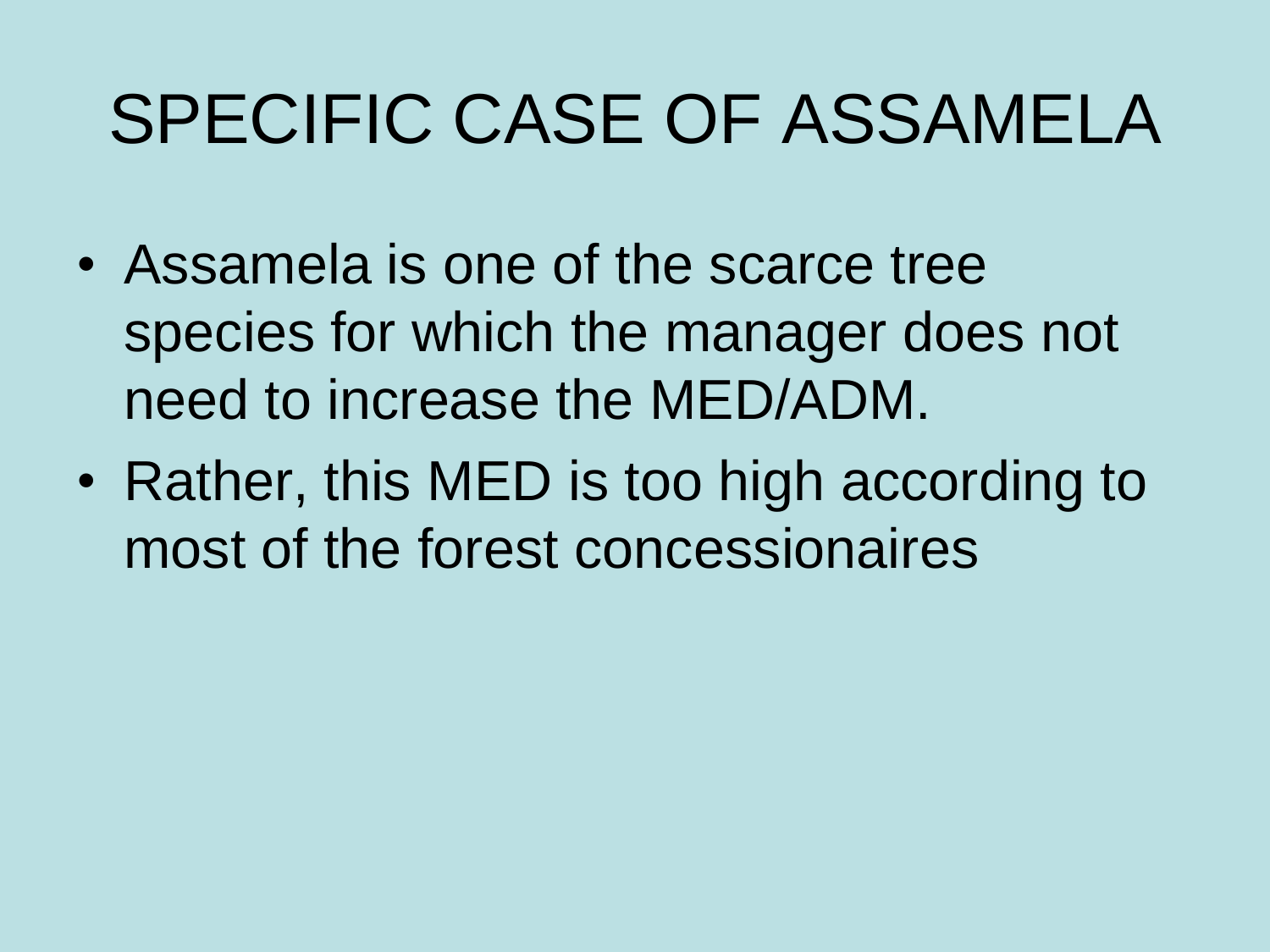class  $6 = 75$  cm,..., class  $9 = 105$  cm



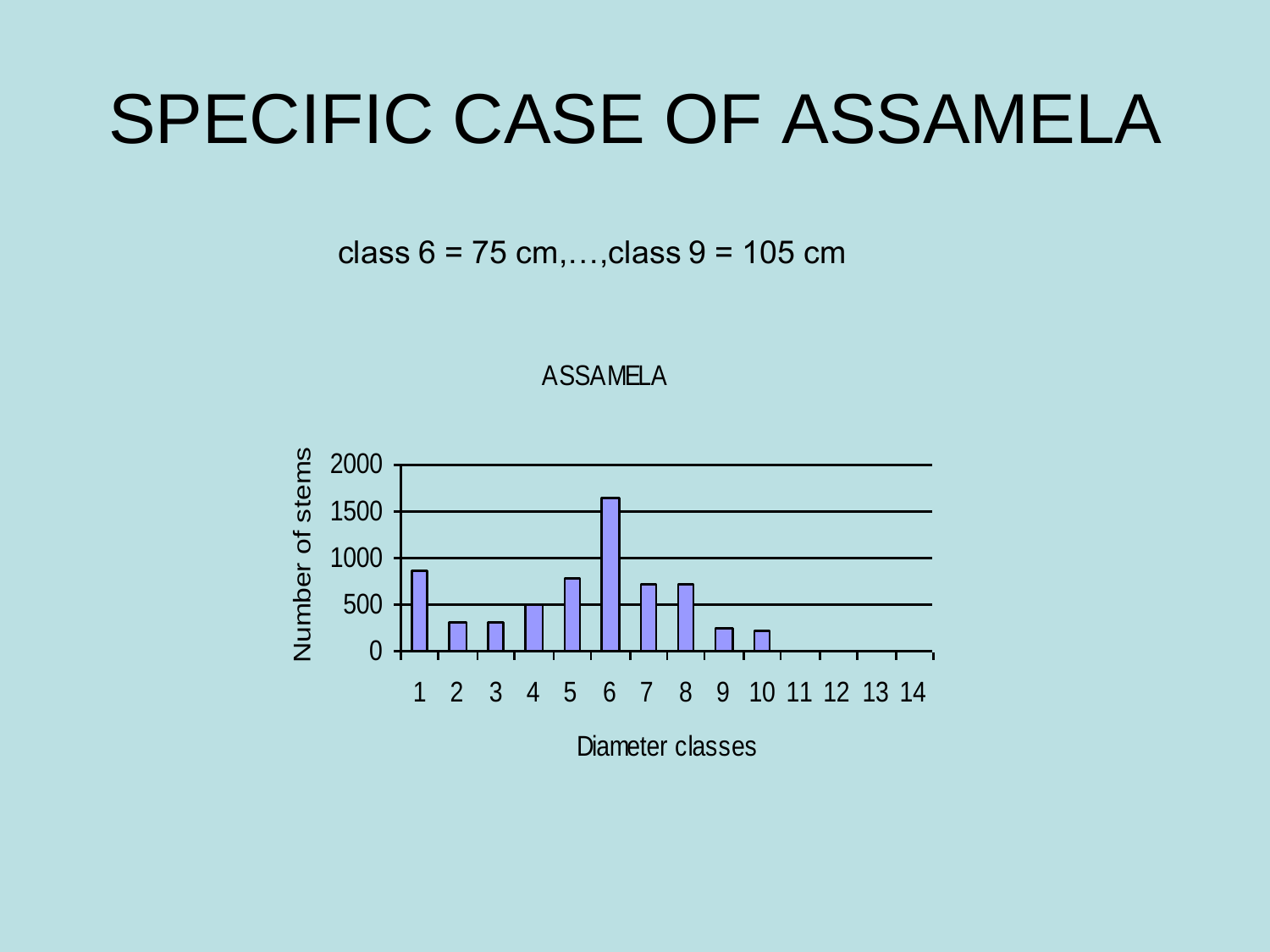- Assamela is a light-demanding tree species. Small diameter trees are less represented compared to medium size classes. This frequency distribution is characteristic of species with low regeneration levels
- Assamela is one of the scarce species for which the most abundant size class (70-80 cm diameter) is located to the left of MED/ADM = 100 cm.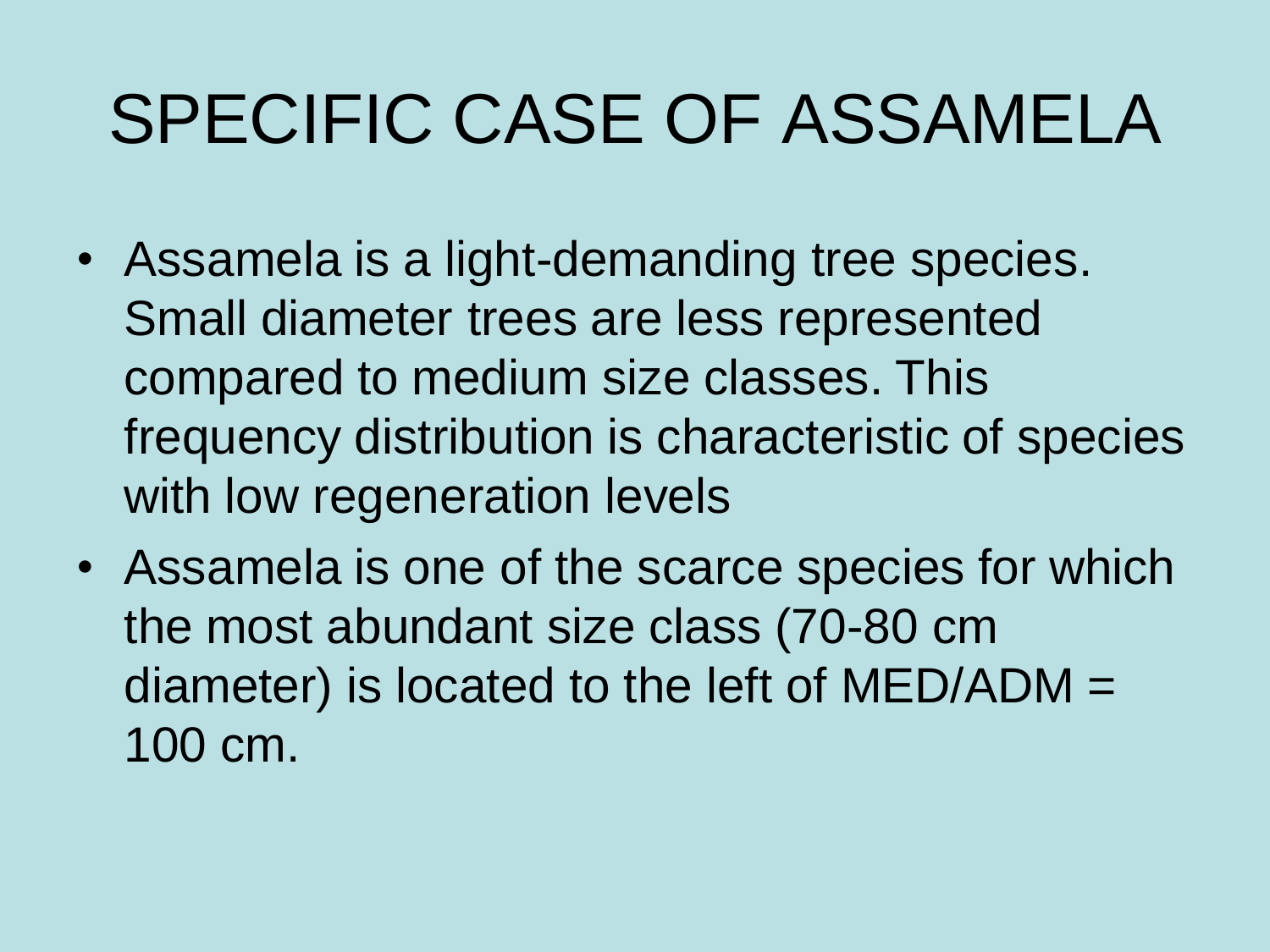# CONCLUSIONS

- The restoration & alleviation measures adopted by the Cameroon Government for the development & implementation of management plans are relevant to ensure sustainable logging of *Pericopsis elata*.
- The method used to calculate forest production potential & the managed MED can be advised for a Non-Detriment Findings protocol for CITES plant species.